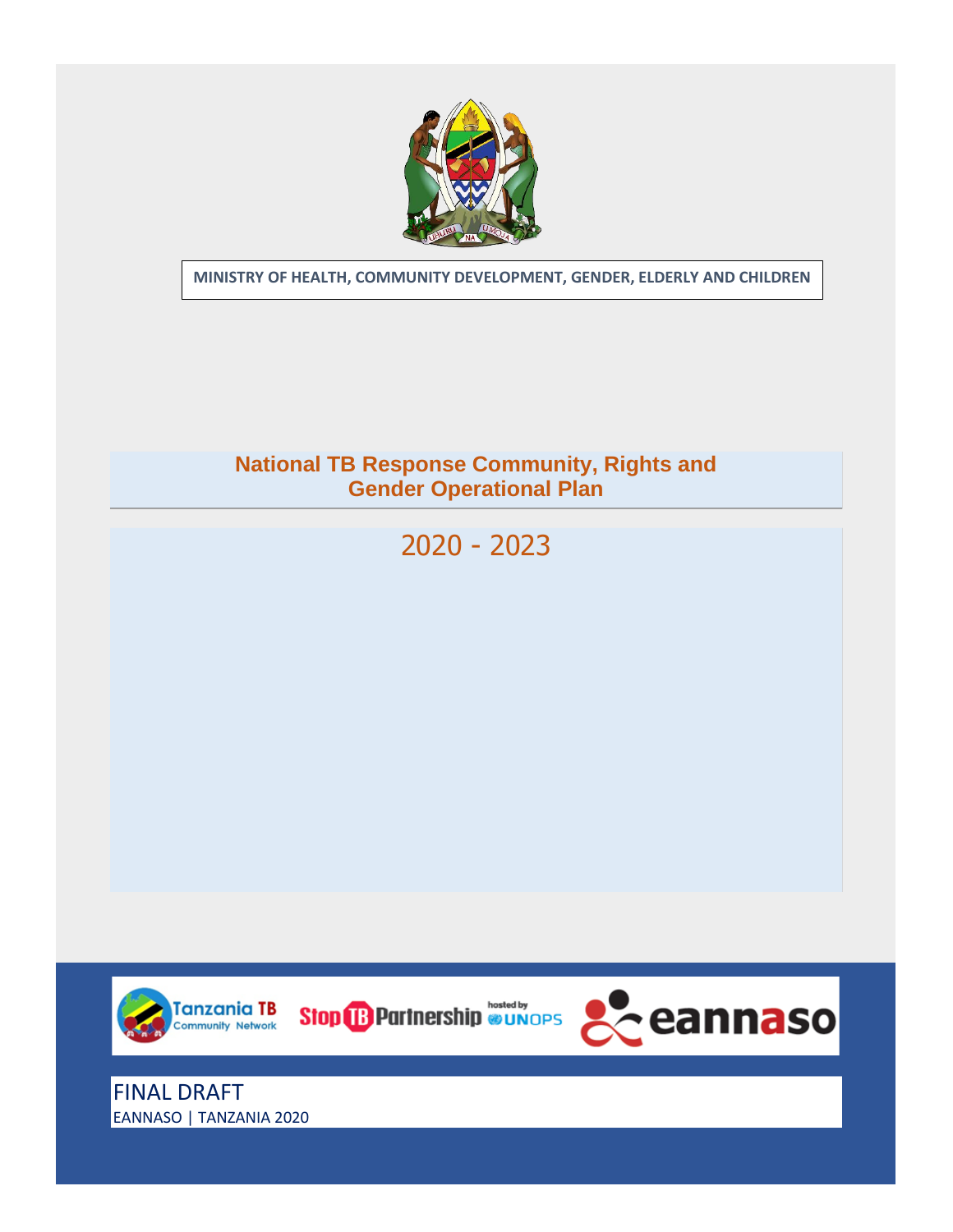## <span id="page-1-0"></span>Foreword

The global and local strategies to address Tuberculosis (TB) and Leprosy have resulted in commendable progress. Tanzania is one of the countries which are on track in achieving the 2030 End TB milestone by 2020. However, TB has remained a disease of public health concern in the country. Previous National strategies have emphasized several interventions geared towards reducing the incidence of, and mortality from TB. The national response covers multiple strategic areas, including universal access to quality, affordable, and assured services of tuberculosis and leprosy. Such services include TB diagnosis, preventive, and treatment services. To further realize the impact of these efforts, the country has endorsed the UN HLM declaration to End TB and committed to increase multi-sectoral engagement and accountability and remove human rights and gender barriers, which may hinder or further impact those who are affected by TB.

Tanzania will, therefore, continue to strengthen national response by implementing a TB Community, Rights, and Gender Operational Plan (CRG OR) alongside the National TB and Leprosy National Strategic Plan VI (2020-2025). This CRG OR underscores the need for a strengthened country TB response, strong coalitions, and partnerships with communities. The country TB programme is cognizant of the fact that there are still marginalized populations who often are socially disadvantaged, and barriers that may hinder access to services must be addressed to ensure the same level and quality of services. Furthermore, the country needs to continue to improve efforts into ensuring that data about vulnerable populations - including risk and exposure factors, estimated size of the population affected, and TB prevalence- are included in the country programme and monitored along with the general population data.

The Ministry of Health, Community Development, Gender, Elderly, and Children (MOHCDGEC), which charged with the sole responsibility to ensure the health and welfare of all Tanzania, is committed to implementing this National CRG OP. This plan serves as a resource mobilization tool; it sets the future direction, and defines a framework to monitor progress and promote accountability. This three-year plan will be linked to the Tanzania National TB and Leprosy programme's core operational, monitoring and evaluation, and budgetary plans. It should be monitored and improved based on the implementation findings.

It is my firm belief that executing the activities indicated in this plan will reduce to a greater extent the incidence and mortality of tuberculosis and remove human rights and gender-based barriers limiting access to TB services in Tanzania.

**\_\_\_\_\_\_\_\_\_\_\_\_\_\_\_\_\_\_\_\_\_**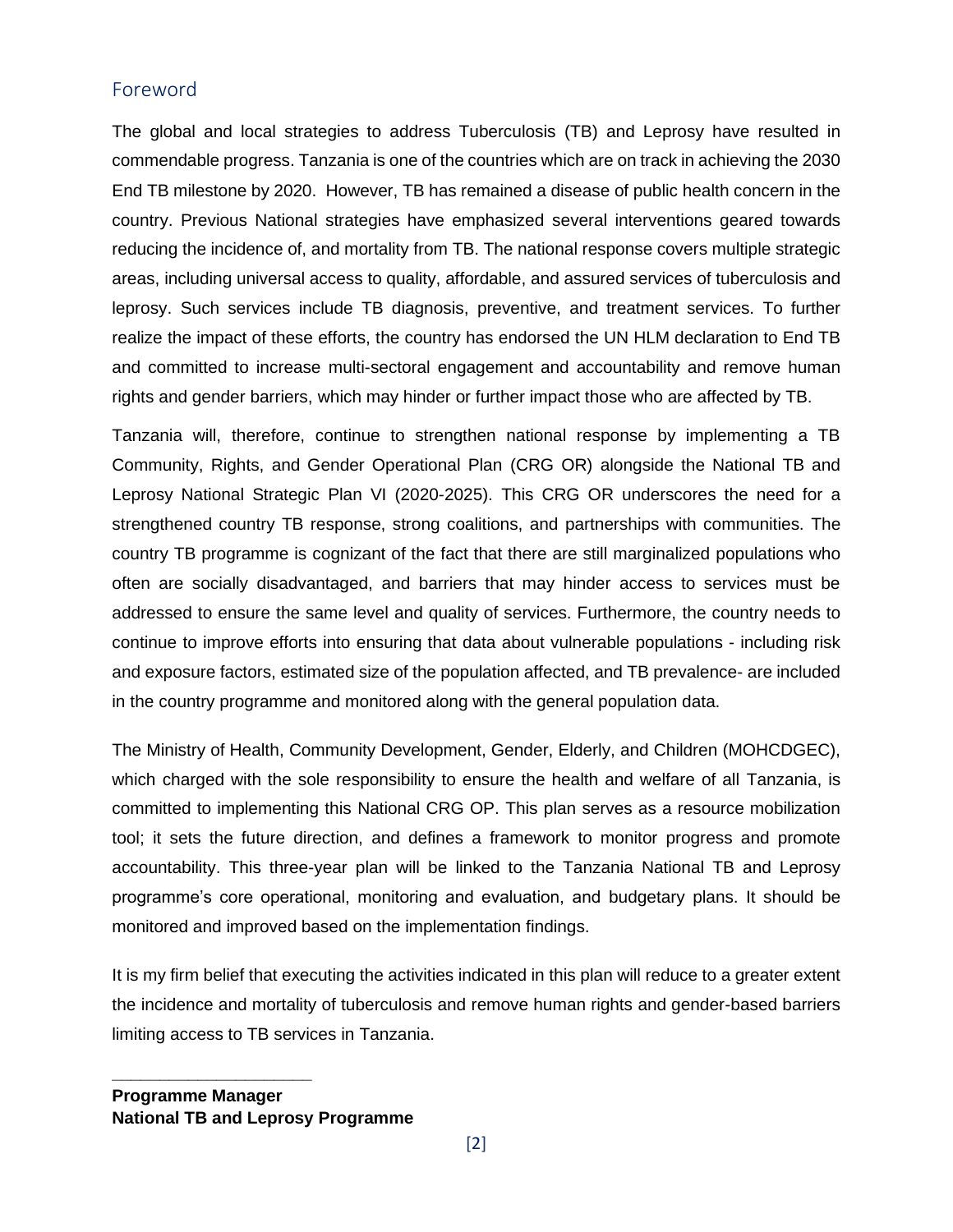#### <span id="page-2-0"></span>Acknowledgment

The current Tanzania TB Response CRG Operational Plan was developed to cover the duration of three years from 2020 to 2023. This plan builds on the recommendations of the CRG assessments and other assessments that were conducted in Tanzania. It is also informed by Global guidance on the implementation of human rights and gender-based TB response. The development of this plan engaged several national and international stakeholders. It was coordinated by the Eastern Africa National Networks of AIDS and Health Service Organisations (EANNASO) under the leadership of the Ministry of Health, Community Development, Gender, Elderly and Children (MOHCDGEC) through the National Tuberculosis, and Leprosy Programme (NTLP).Special thanks to members of the Task Force team from EANNASO and NTLP, who worked intensively and constructively on the CRG process in Tanzania. In particular, we would like to thank the NTLP team led by Dr. Liberate Mleoh, Ms. Lilian Ishengoma, Dr. Allan Tarimo, and EANNASO team led by Olive Mumba, Rodrick Mugishagwe and the Consultant Dr. Emmanuel Matechi.

**We also appreciate and commend the Stop TB Partnership and the American People through** the United States Agency for International Development (USAID) for providing technical and financial support through EANNASO to conduct Community, Rights and Gender Assessment Tools in Tanzania, and developing this operational plan to guide implementation of the findings and recommendations in Tanzania.

Sincere appreciation to government officials from the MOHCDGEC-NTLP, President's Office Regional and Local Government (PORALG), bilateral organizations, development partners, United Nations agencies, and international and local non-governmental, faith- and communitybased organizations.

Furthermore, appreciates the valuable inputs and contributions of all the members of the Tanzania TB Community Network (TTCN) and other invited stakeholders for their dedication and time devoted to this process. We believe that this National CRG OP will guide our country to control tuberculosis by 2023. It will also provide a reference and guide for delivering quality services for all Tanzanian based on human rights principles, as an integral part of the country's move towards Universal Health Coverage.

**Oliva Mumba Executive Director EANNASO**

**\_\_\_\_\_\_\_\_\_\_\_\_\_\_\_\_\_\_**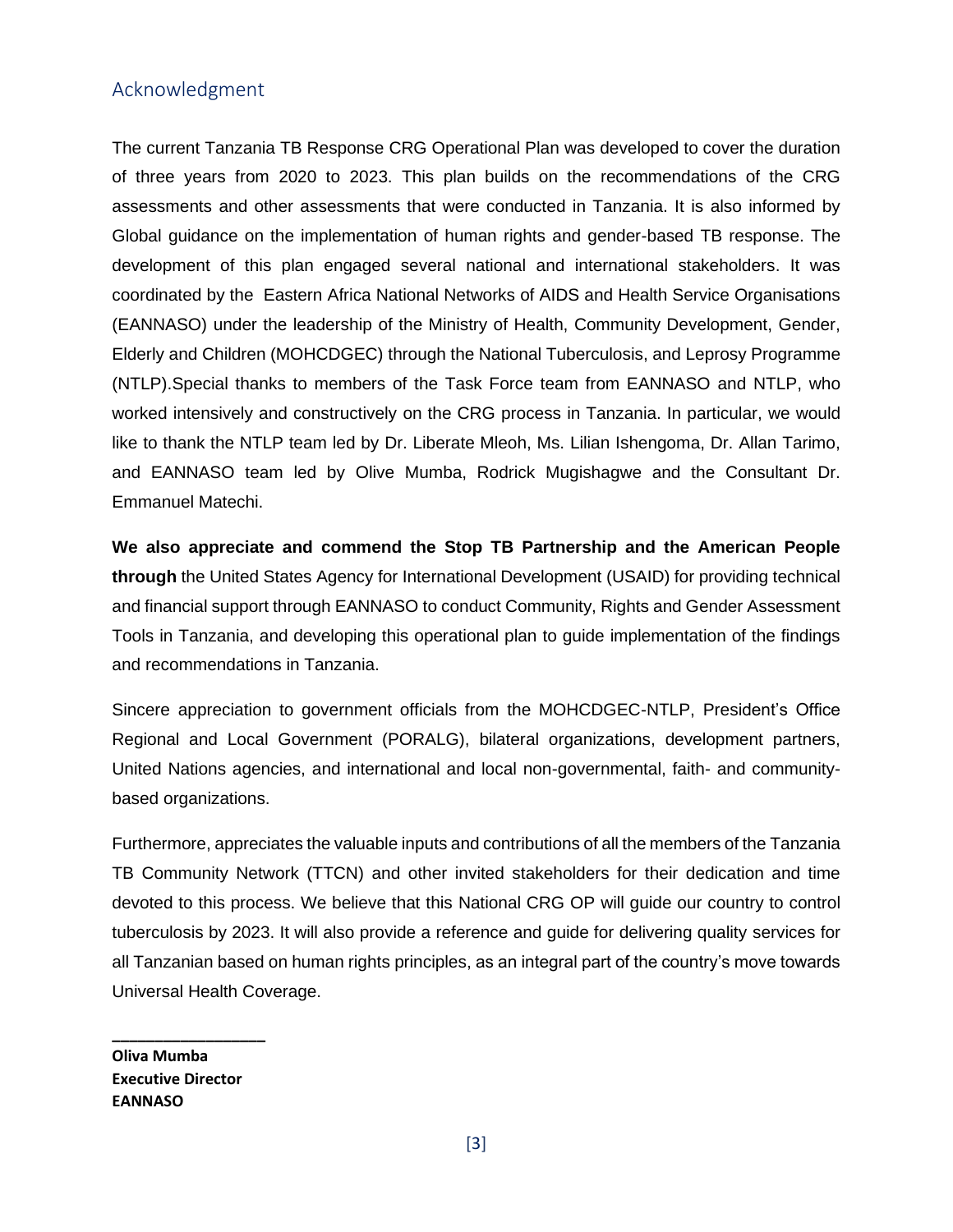## <span id="page-3-0"></span>Abbreviations

| ACSM           | <b>Advocacy Communication and Social Mobilization</b>                     |
|----------------|---------------------------------------------------------------------------|
| aDSM           | active Drug Safety Monitoring                                             |
| ART            | Antiretroviral therapy                                                    |
| ATF            | <b>AIDS Trust Fund</b>                                                    |
| <b>CBOs</b>    | <b>Community Based Organizations</b>                                      |
| CHMT           | Council Health Management Team                                            |
| <b>CNR</b>     | Case notification rate                                                    |
| CPT            | <b>Cotrimoxazole Preventive Therapy</b>                                   |
| <b>CORPS</b>   | <b>Community Owned Resource Persons</b>                                   |
| <b>CRG</b>     | <b>Community Rights and Gender</b>                                        |
| <b>CSOs</b>    | Civil society organizations                                               |
| <b>CSS</b>     | <b>Community Systems Strengthening</b>                                    |
| <b>CTC</b>     | Care and treatment center                                                 |
| <b>CTRL</b>    | Central Tuberculosis Reference Laboratory                                 |
| CU             | <b>Central Unit</b>                                                       |
| <b>DMO</b>     | <b>District Medical Officer</b>                                           |
| DOT            | <b>Directly Observed Treatment</b>                                        |
| <b>DQA</b>     | <b>Data Quality Assurance</b>                                             |
| DRTB           | <b>Drug Resistance Tuberculosis</b>                                       |
| DST            | <b>Drug Sensitivity Test</b>                                              |
| DSTB           | <b>Drug Susceptible Tuberculosis</b>                                      |
| <b>DTLC</b>    | District Tuberculosis and Leprosy Coordinator                             |
| <b>EANNASO</b> | Eastern Africa National Networks of AIDS and Health Service Organisations |
| <b>EHCP</b>    | <b>Essential Health Care Package</b>                                      |
| ETL            | <b>Electronic Tuberculosis and Leprosy Register</b>                       |
| EQA            | <b>External Quality Assurance</b>                                         |
| GDP            | <b>Gross Domestic Product</b>                                             |
| <b>HMIS</b>    | Health Management Information System                                      |
| HIV            | Human-immunodeficiency virus                                              |
| iCHF           | improved Community Health Fund                                            |
| <b>IEC</b>     | Information Education and Communication                                   |
| IGA            | <b>Income Generating Activities</b>                                       |
| <b>MAT</b>     | <b>Medication Assisted Treatment</b>                                      |
| <b>MAF</b>     | Multi-sectoral Accountability Framework                                   |
| MOHCDGEC       | Ministry of Health, Community Development, Gender, Elderly and Children   |
| MDR-TB         | Multi-drug resistance tuberculosis                                        |
| <b>MPs</b>     | <b>Members of Parliament</b>                                              |
| <b>NSP</b>     | National Strategic Plan                                                   |
| NTLP           | National Tuberculosis and Leprosy Programme                               |
| <b>PLHIV</b>   | People living with HIV                                                    |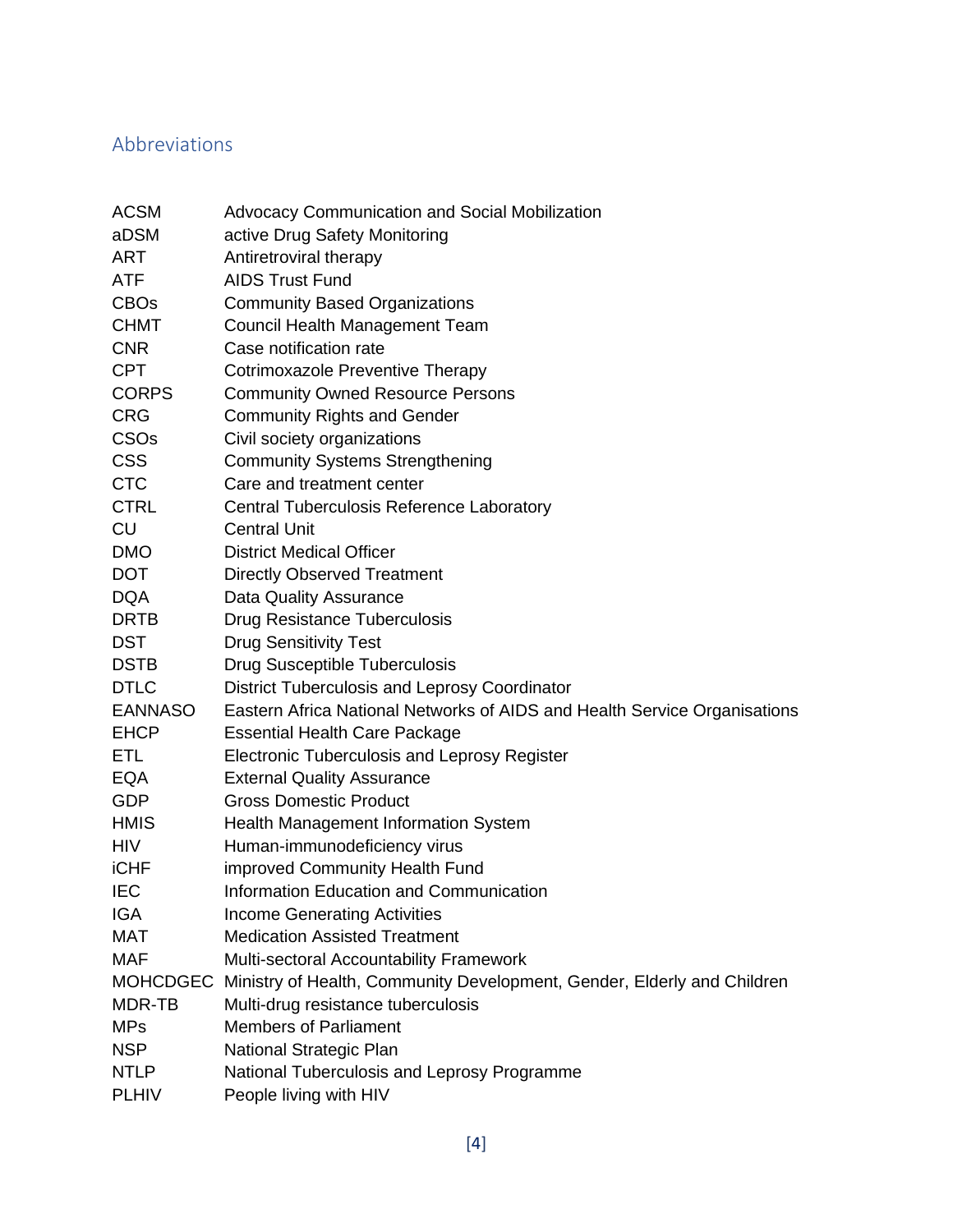| <b>PORALG</b>  | President's Office Regional and Local Government     |
|----------------|------------------------------------------------------|
| <b>PPM</b>     | <b>Public Private Mix</b>                            |
| QI             | <b>Quality Improvement</b>                           |
| <b>RCH</b>     | <b>Reproductive and Child Health</b>                 |
| <b>RDQA</b>    | <b>Routine Data Quality Assessment</b>               |
| <b>RTLC</b>    | <b>Regional Tuberculosis and Leprosy Coordinator</b> |
| <b>SBCC</b>    | Social and Behavior Change Communication             |
| <b>THs</b>     | <b>Traditional Healers</b>                           |
| <b>SDGs</b>    | Sustainable Development Goals                        |
| <b>SLD</b>     | Second Line Drugs                                    |
| <b>SOPs</b>    | <b>Standard Operating Procedures</b>                 |
| <b>SWOC</b>    | Strength, Weakness, Opportunity and Challenges       |
| <b>TACAIDS</b> | <b>Tanzania Commission for AIDS</b>                  |
| <b>TTCN</b>    | <b>Tanzania TB Community Network</b>                 |
| TB             | <b>Tuberculosis</b>                                  |
| <b>TPT</b>     | <b>Tuberculosis Preventive Therapy</b>               |
| <b>TWG</b>     | <b>Technical Working Group</b>                       |
| <b>UNHLM</b>   | United Nations High-Level Meeting                    |
| <b>WCF</b>     | <b>Workers Compensation Fund</b>                     |
| <b>WHO</b>     | <b>World Health Organization</b>                     |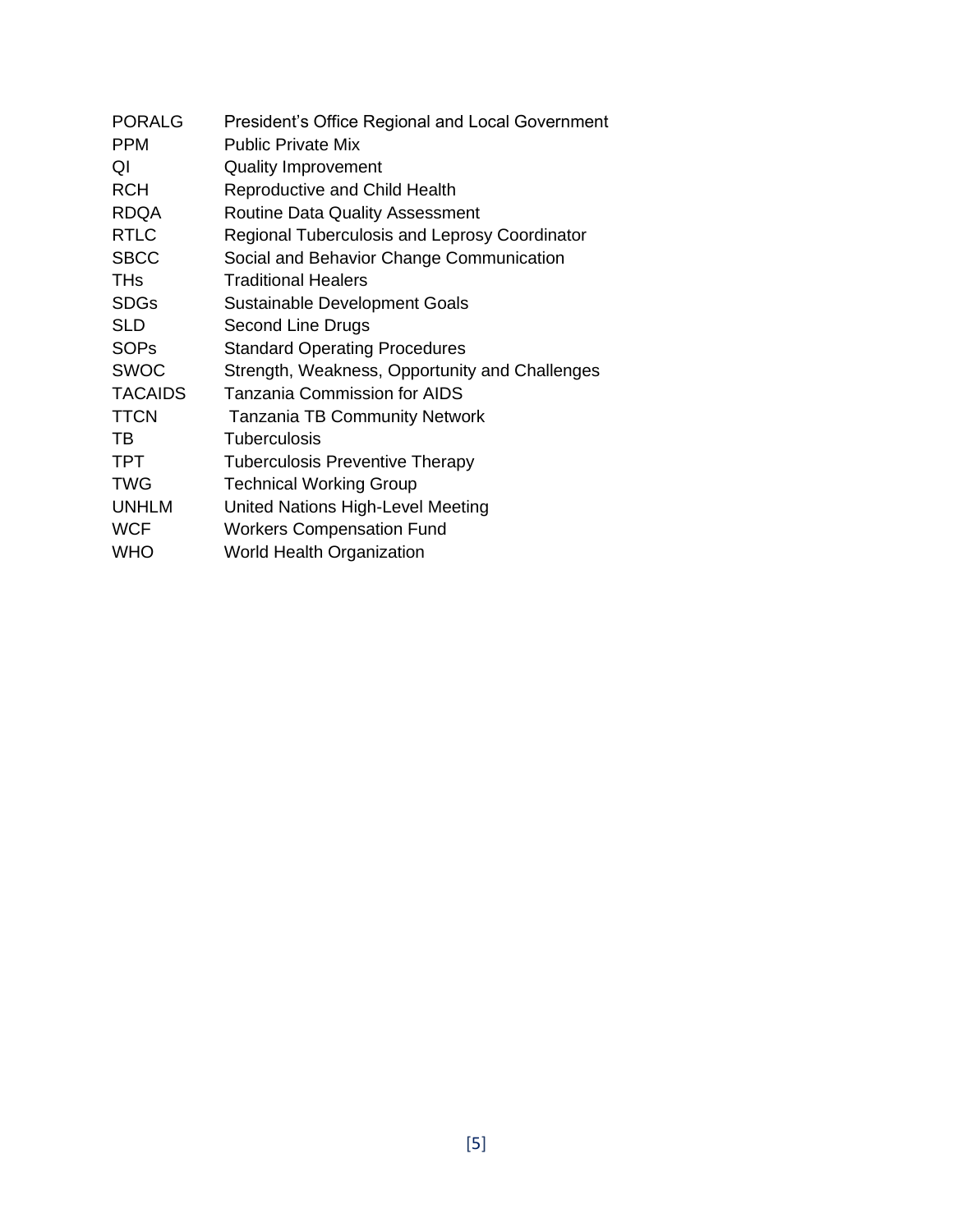## <span id="page-5-0"></span>**Table of Content**

| 1.                                                                                   |  |
|--------------------------------------------------------------------------------------|--|
| 1.1                                                                                  |  |
| 1.2 CRG and other assessment key Recommendations and Proposed Actions  10            |  |
|                                                                                      |  |
|                                                                                      |  |
|                                                                                      |  |
| 2.                                                                                   |  |
| 2.1 Intervention Area 1: Addressing stigma, discrimination, and gender inequality 24 |  |
|                                                                                      |  |
|                                                                                      |  |
|                                                                                      |  |
|                                                                                      |  |
|                                                                                      |  |
| 3.                                                                                   |  |
|                                                                                      |  |
|                                                                                      |  |
| 4.                                                                                   |  |
|                                                                                      |  |
|                                                                                      |  |
|                                                                                      |  |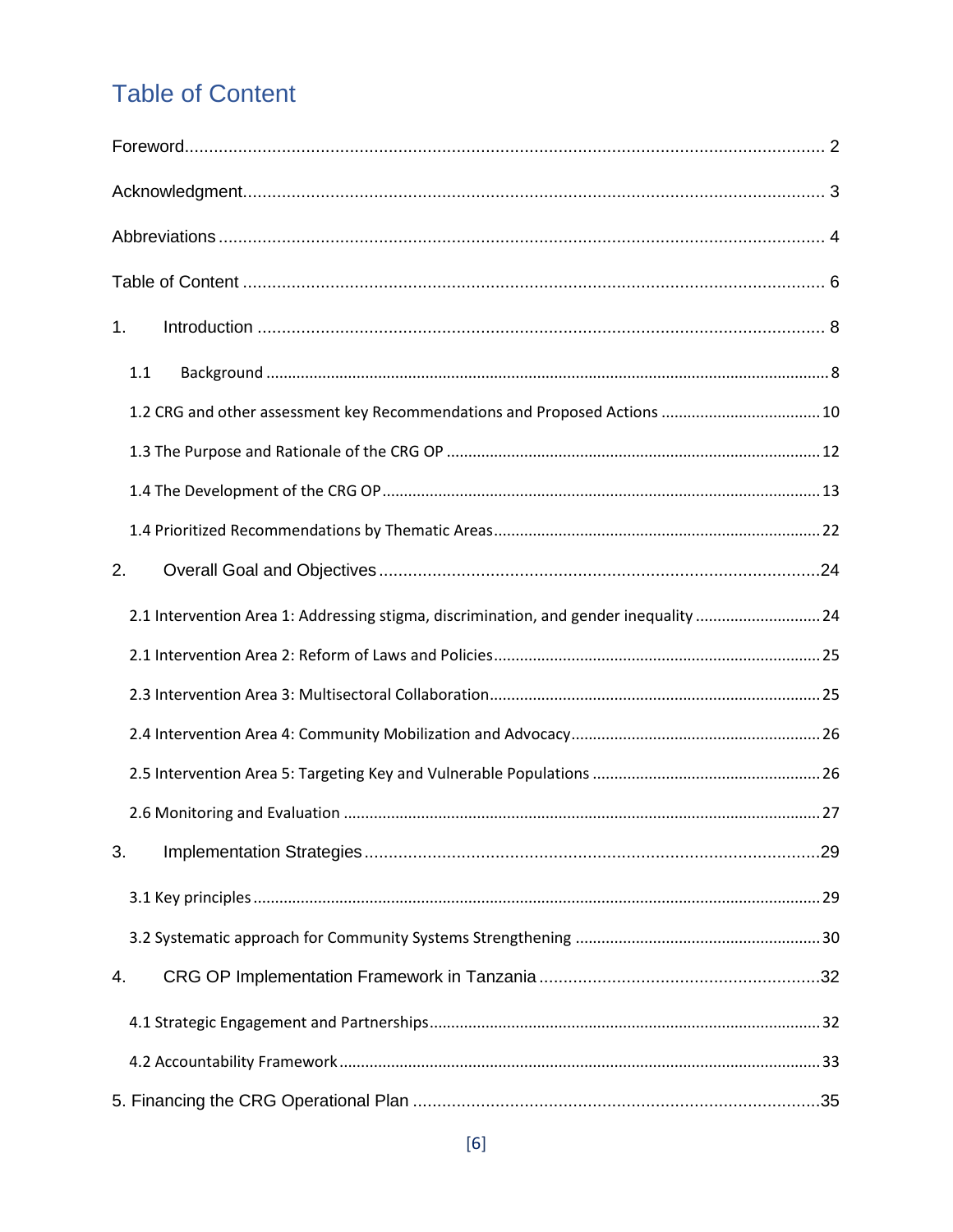<span id="page-6-0"></span>

| Annex 1: Result Matrix (Objective, Activity, Cost, Lead Implementer) 36                       |  |
|-----------------------------------------------------------------------------------------------|--|
| Annex 2: The roles of various stakeholders in accountability mechanism for CRG Operation Plan |  |
|                                                                                               |  |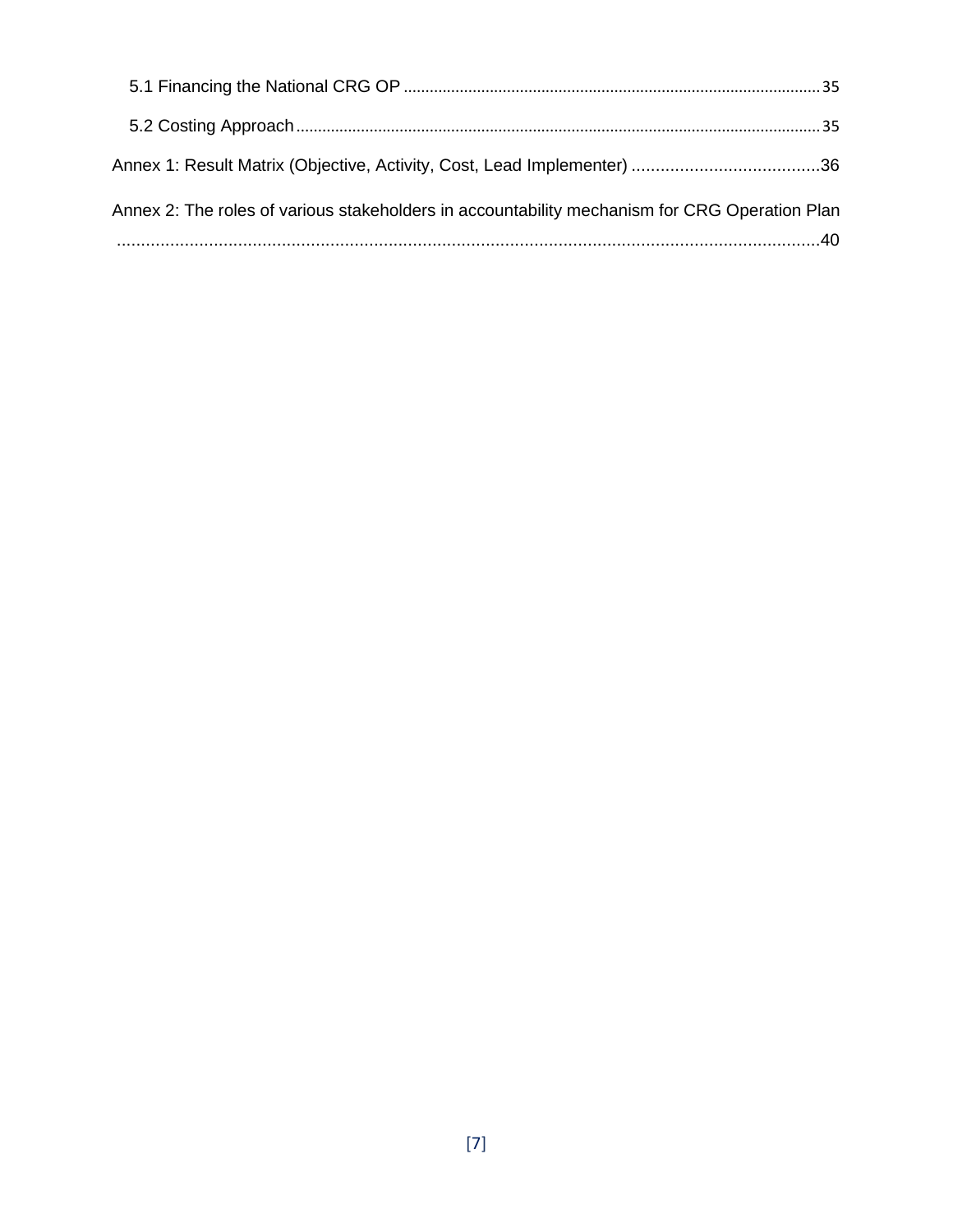#### 1. Introduction

#### <span id="page-7-0"></span>1.1 Background

Tuberculosis (TB) thrives in conditions of structural inequity, where the complexities of poverty, social inequity, disempowerment, rights violations, conflict, and patriarchy render communities susceptible to TB and marginalize access to diagnosis, treatment, and care. The 2030 Agenda for Sustainable Development It emphasizes that its Sustainable Development Goals (SDGs) will not be achieved unless and until human rights and dignity are ensured for all individuals, everywhere, leaving no one behind<sup>1</sup>. Universal Health Coverage UHC is a critical component of the new Sustainable Development Goals (SDGs) which include a specific health goal: "Ensure healthy lives and promote wellbeing for all at all ages"<sup>2</sup>. Within this health goal, a specific target for UHC has been proposed: "Achieve UHC, including financial risk protection, access to quality essential health care services and access to safe, effective, quality and affordable essential medicines and vaccines for all." The Stop TB Partnerships highlights the need to address human rights, vulnerable populations and gender in control TB epidemic<sup>3</sup>. Similarly, The Global Fund's response to the TB epidemic encourages programs to remove human rights and gender-related barriers to TB prevention, diagnosis and treatment services. The Global Fund's new Strategy 2017-2022: Investing to End Epidemics Strategic Objective 3 (SO3) states that "Promoting and protecting human rights and gender equality."

Tanzania is among the 30 highest TB burden countries in the world. According to WHO's 2019 Global Tuberculosis Report, TB incidence in Tanzania was 269 per 100,000; this means 142,000 people were infected with TB in 2018. In the same year, only 75,845 (53%) TB cases were reported. The country is estimated to have an annual incidence of 1700 cases of drug-resistant pulmonary TB, but detection and notification are as low as 25%. About one-third of reported TB cases are also co-infected with HIV. As in many other low-income countries with high TB disease burdens, Tanzania's investments to combat TB are less than current requirements, making it difficult to find and treat all people who fall sick from TB.

The Ministry of Health, Community Development, Gender, Elderly and Children (MOHCDGEC) through the National TB and Leprosy Programme (NTLP) is currently implementing the five-year National TB and Leprosy Control Strategic Plan V (2015–2020), which aims at reducing new TB infections by 20%, and TB related mortality by 35%, by 2020.

<sup>1</sup> <http://www.refworld.org/docid/57b6e3e44.html>

<sup>2</sup> <https://www.who.int/gender-equity-rights/knowledge/anchoring-uhc/en/>

<sup>3</sup> <http://www.stoptb.org/communities/>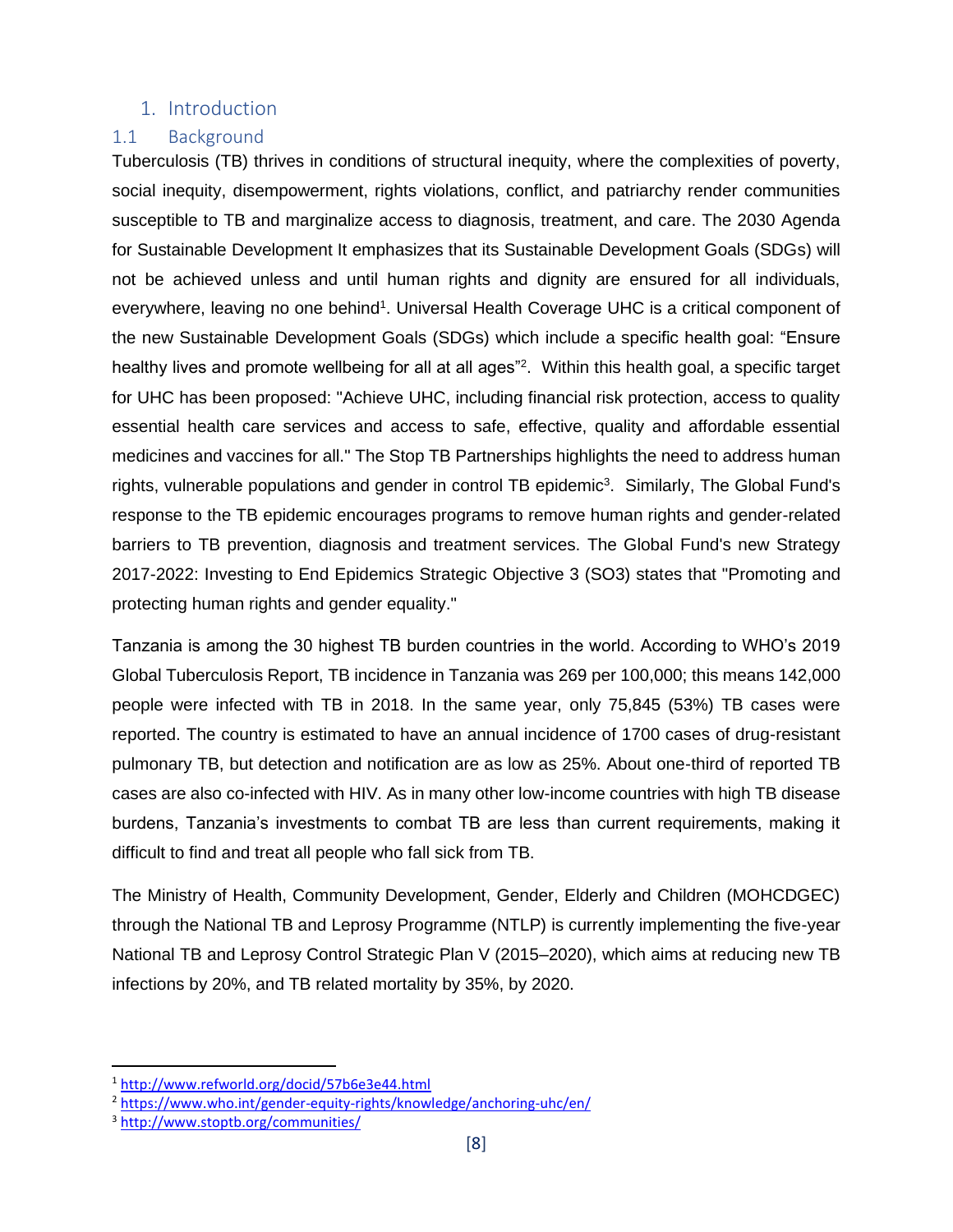Over time the NSP VI implementation period, the programme has successful decreased TB mortality by 27% and incidence by 18% making Tanzania one of the seven countries that are on course of achieving WHO 2020 End TB milestones.

The country success is largely attributed to increase efforts in finding missing people with TB, whereby the TB notification in 2018 surpassed targets by notifying 75,845 cases, which is also a 22% increase compared to 2017. Similarly, there has been a 153% increase in the notification of multidrug-resistant TB (MDR-TB) cases between 2015 and 2018.

The WHO End TB Strategy by 2030 and Global Plan to End TB (2018-2020) emphasizes on a human rights-based approach, including principles of non- discrimination, equity, participation, ethical values, access to justice and accountability. A human-rights-based response will contribute to overcoming barriers to accessing TB education, prevention, diagnosis, treatment, care, and support services. Proposed human rights consideration include ensuring access to safe, quality, affordable medicines and diagnostics; freedom from stigma and discrimination; privacy; liberty; participation of TB survivors; dignity; gender equity; assembly; access to scientific progress; and realizing the highest attainable standard of health.<sup>4</sup>,<sup>5</sup>

In responding to these programmatic needs, in 2017, Tanzania conducted three Community Rights and Gender (CRG) qualitative assessments: The Legal Environment Assessments for TB, the Gender Assessment Tool for National HIV and TB Responses and the Data for Action for TB Key, Vulnerable and Underserved Populations through technical support from Eastern Africa National Networks of AIDS & Health Service Organizations (EANNASO). The objective of the assessments was to develop recommendations for improving the TB response so that quality TB services are available, accessible, and acceptable to all. Later in 2019, EANNASO working in collaboration with Tanzania TB Community Network (TTCN), assembled Civil Society organizations who identified TB community needs and recommended key priorities to improve the provision of community TB care in Tanzania.

On the same note, the National TB and Leprosy Program (NTLP) is reviewing its 2015-2020 strategic plan and has initiated preparation for the next Global Fund funding cycle (2021-2023). Since it has been two years since the assessments were conducted, there is a need to revalidate the findings and recommendations ahead of the NSP development and GF Application. The recommendations have been used to develop a National CRG Costed Operational Plan for the Community Rights and Gender Assessment Recommendations in Tanzania.

<sup>4</sup> Framework for implementing the "End TB Strategy" in the African Region 2016-2020. Geneva: World Health Organization; 2017 <sup>5</sup> Stop TB Partnership, Global Plan to End TB-The Paradigm Shift, 2018-2022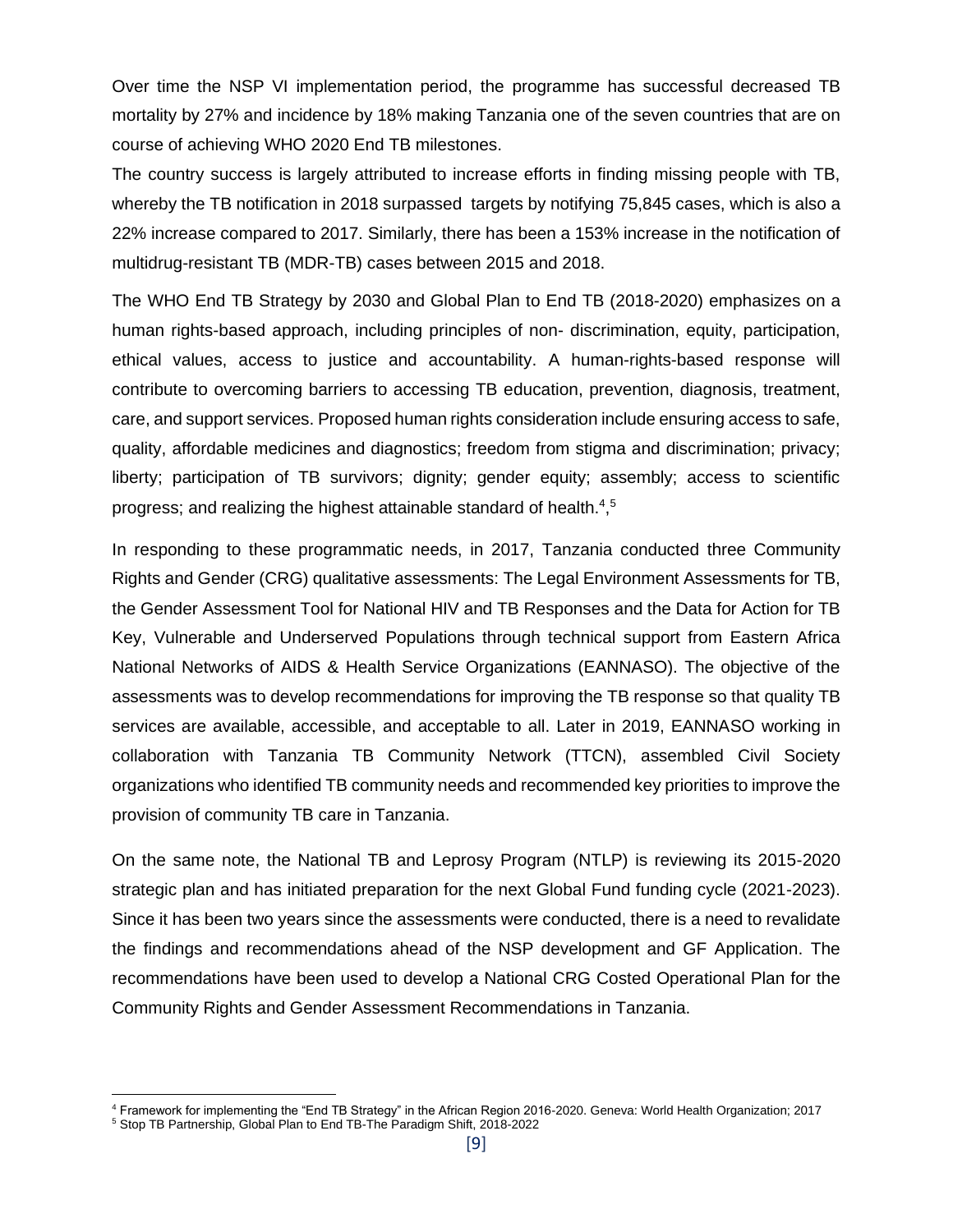#### <span id="page-9-0"></span>1.2 CRG and other assessment key Recommendations and Proposed Actions

The process of adopting human right based approach in Tanzania was initiated by the implementation of CRG assessments in Tanzania and other countries. The assessment has informed key priorities in TB responses, including recognizing of miners a key population and implementation of programmatic interventions to reach them. A series of in-country sensitization and review meeting have been conducted to implement the CRG tools. The country has gathered several key recommendations from these assessments, as summarized below.

#### *Legal Environment Assessment*



Human rights violations continue to be a barrier to accessing TB services for many marginalized groups such as prisoners, miners, and immigrants. The report details the findings from several individuals and legal practitioners, judiciary, law enforcement agencies, and local  $\mathsf{NGO}$ 's $^6$ .

TB often affects marginalized groups who face legal barriers to access care. This assessment shows that several legal and policy barriers could hinder TB affected and vulnerable groups from attaining the right to life, health, privacy, liberty, and remaining free from discrimination, torture, or punishments.



#### *Date Framework for Vulnerable Population*

Vulnerable and underserved populations are at increased risk for TB due to where they live or work, have limited access to quality services and are at increased risk of developing TB due to biological and behavioral factors. Vulnerable, underserved, at-risk populations are country-specific, and the background prevalence of TB drives their risk of getting infected and developing TB. The vulnerable populations could either be missed by health systems, unable to access health services or suffer particularly detrimental consequences as a result of the TB disease. The assessment summarizes the characteristics, challenges, and gaps of vulnerable populations in Tanzania<sup>7</sup>. It shows that there was low awareness on the need to use protective gear among artisan miners, fear of dismissal for those in informal short term employment. In these settings, most miners do not have a binding contract with owners and are often lost to follow up due to their migration nature.

<sup>6</sup> EANNASO. Legal Environment Assessment for Tuberculosis (TB) in Tanzania. Arusha, Tanzania; 2018

<sup>7</sup> EANNASO. Data Action for TB Vulnerable Populations - informal miners in Chunya District, Mbeya Region, Tanzania. Arusha, Tanzania; 2018.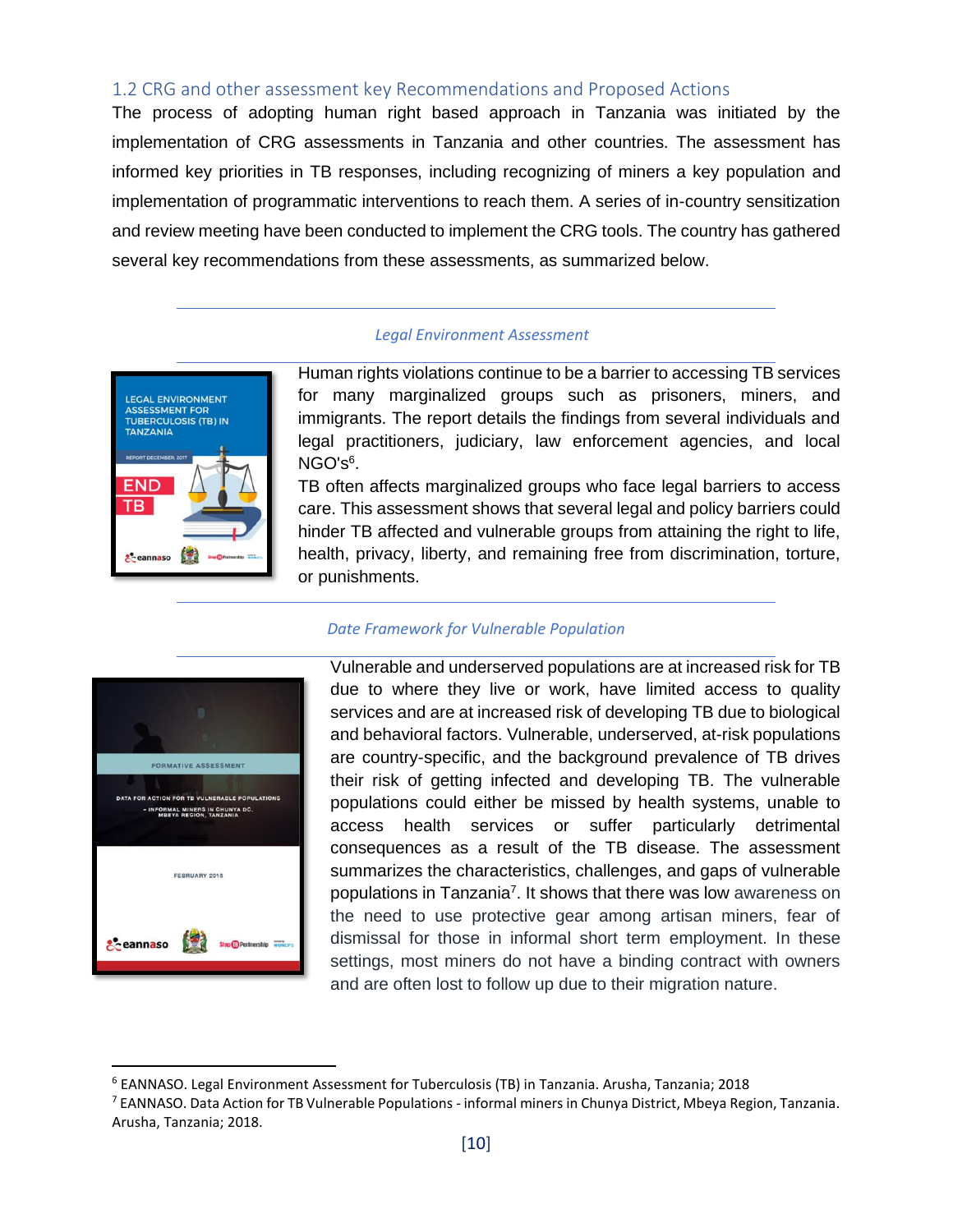#### *TB/HIV Gender Assessment*



Gender has a critical impact on health seeking and treatment behavior, mainly determining how men, women, transgender, boys, and girls seek health services. This report confirms that in Tanzania, men, women, and children have different kinds of barriers to access care. Socio-cultural norms in many countries create different levels of stigma, discrimination, and gender inequities. Stigma and discrimination lead to delays in seeking diagnosis, poor treatment outcomes, creation of drug resistance, loss of employment, rejection of women from families. The report recommends programmatic actions to promote understanding and responding to gender-based violence among TB patients and their families. It also calls for the country to develop gendertransformative policies and plans to address the gender-related issues in the TB epidemiology and TB responses $8$ .

#### *Assessment of the magnitude of tuberculosis in selected mining sites in Tanzania*

This study confirms the high magnitude of TB in mining sites in the country. It calls for an urgent need for interventions geared towards understanding and addressing the underlying social and economic factors and need for continuous surveillance at both health facility and community levels, especially in high TB spot areas. The report also highlighted the need to increase engagement of artisan miners' leaders as a new group of community-based health care workers to support planning, implementation and monitoring of the TB interventions.

<sup>8</sup> EANNASO. Gender Assessment of the National Response to TB in Tanzania, Arusha; 2018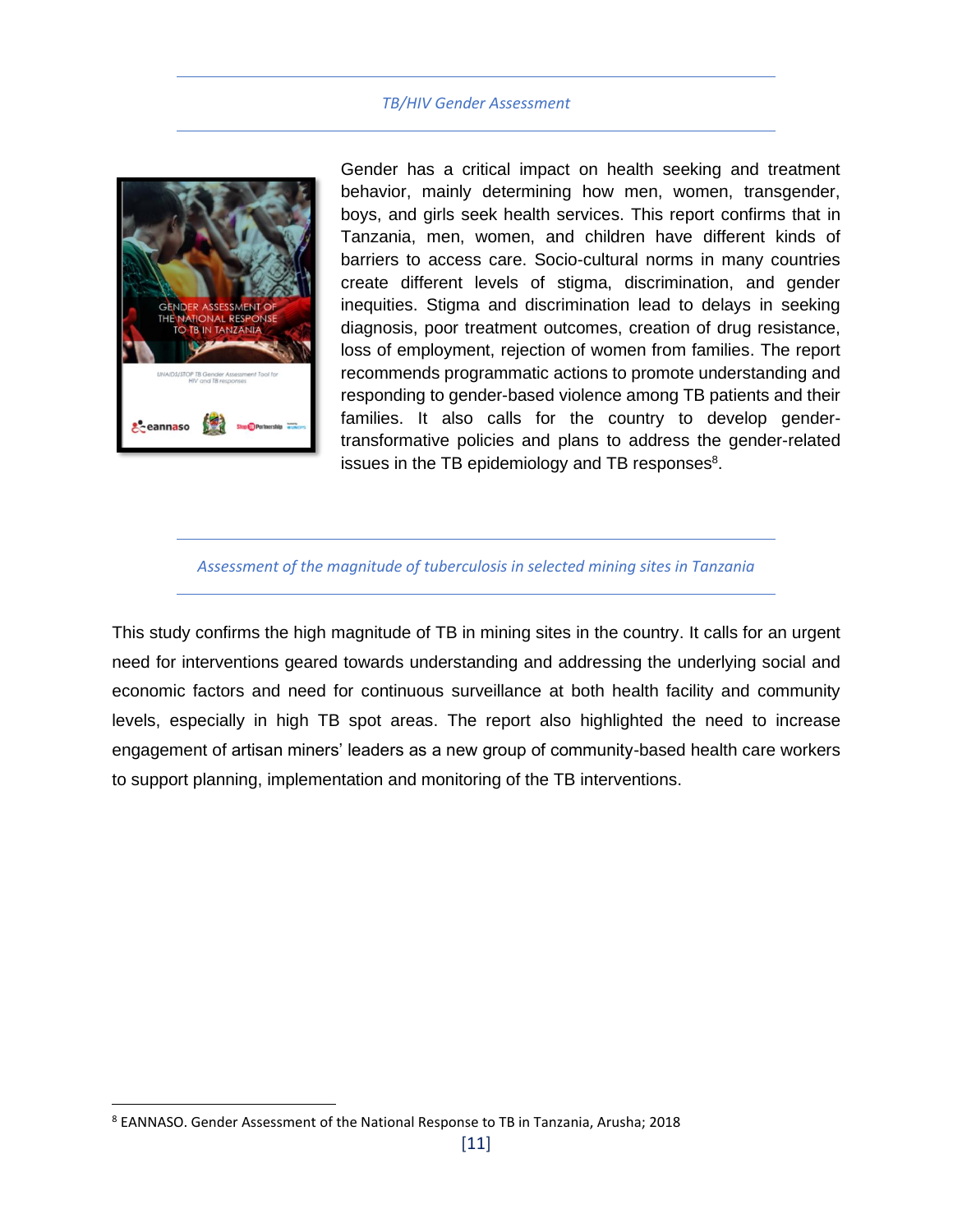#### *Mid-term Review of the Health Sector Strategic Plan IV 2015-2020*



The gender study identified existing of policy level guidance around gender equity, disadvantaged groups, women and children in the promotion of sustainable health sector development; identifies ownership and right to health for all Tanzanians; prioritizes reproductive and maternal health but does not elaborate gender norms, roles and relations affecting access. It does not have specific gender indicators that can help guide and track progress made towards the reduction of gender related bottlenecks to access and utilization of health services by women, men, boys, and girls. The report recommends the development and implementation of policy guidelines to direct preparation of gender transformative Health Sector response and implement a capacity building strategy on gender for health workers, Health Committee members and Health Facility Governing Boards to enhance their participation and inclusion of gender.<sup>9</sup>

#### <span id="page-11-0"></span>1.3 The Purpose and Rationale of the CRG OP

#### **Purpose**

The main objective of the operational plan is to define and cost priority interventions for implementing a TB Community, Rights, and Gender Operational Plan (CRG OR) in Tanzania.

#### **Rationale**

Tanzania recognizes the need to build evidence for a strong Community Rights and Gender (CRG) TB programming that will reduce human rights and gender barriers to TB services.

As in most other low- and middle-income countries, there is evidence of gender dynamics in TB enrolment, treatment and cure rates in Tanzania. In implementing the CRG OP, Tanzania is committing to ensure that country responses and programmes on TB and Leprosy are communityfocused, human rights-based, and gender transformative.

Since it has been two years since the assessments were conducted, there is a need to revalidate the findings and recommendations ahead of the NSP development and GF Application.

The country is consequently planning to develop a National CRG Costed Operational Plan for the Community Rights and Gender Assessment Recommendations in Tanzania, which will inform the NSP development, GF Application, and other funding opportunities.

<sup>9</sup> MOHCDGEC. 2019, Mid-term Review of the Health Sector Strategic Plan IV 2015-2020, Gender Study, Technical Report; 2019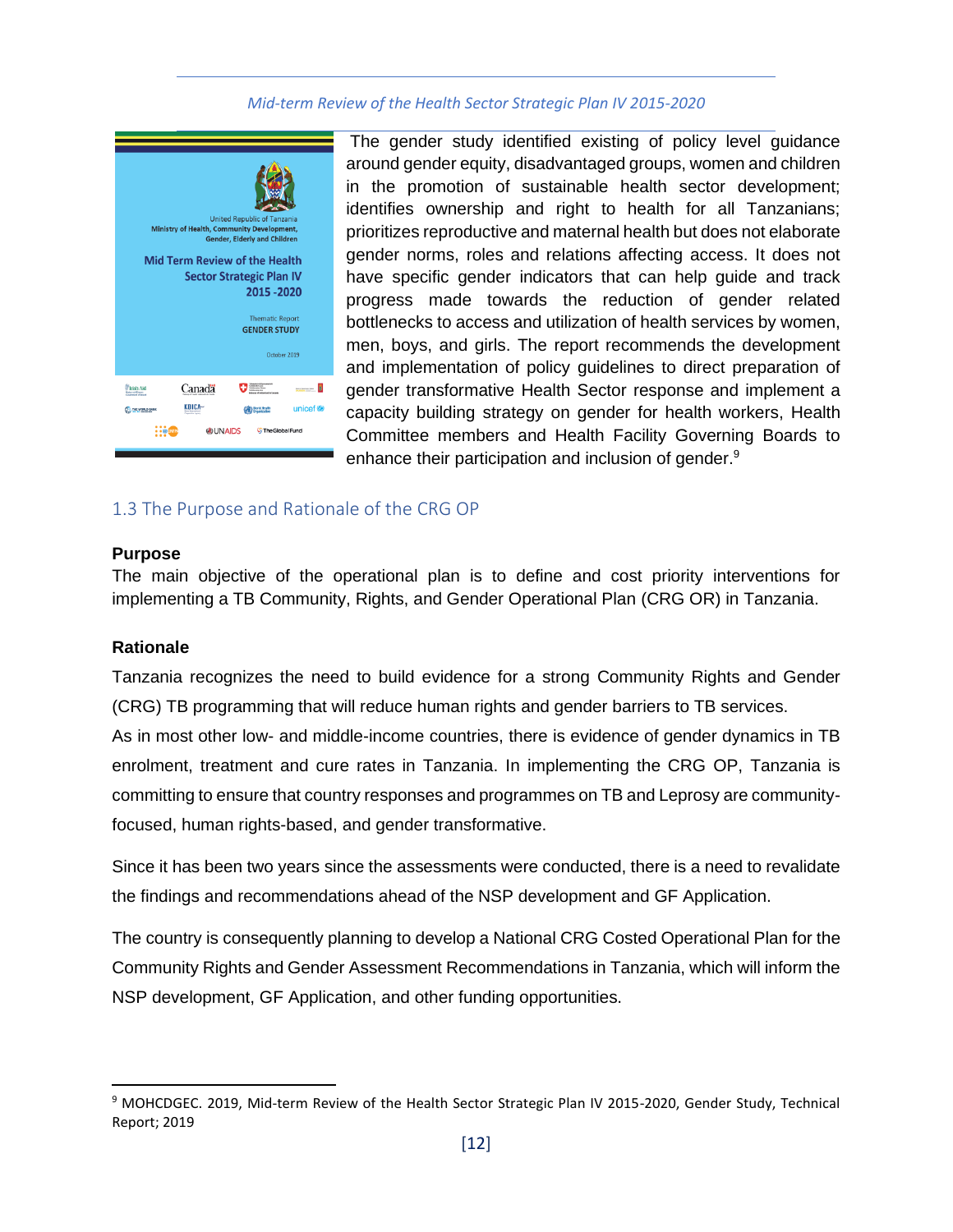#### <span id="page-12-0"></span>1.4 The Development of the CRG OP

The development of CRG OP was led by EANNASO, under the support of the CRG Tools Project in Tanzania. The process involved reprioritization of recommendations of the 3 CRG assessments conducted in 2017 and other related assessments or studies in Tanzania. A Consultant was hired to facilitate the review and validate the available report in an attempt to improve the content and repackage it to inform the Operational Plan. The CRG OR was developed in three main steps, where the initial steps informed the proceeding events and the final output.

**Step 1: Literature review:** The Consultant working closely with EANNASO and NTLP core team, conducted an extensive literature review on the CRG concept and the CRG assessment in Tanzania and globally. The literature review included the three existing reports, the Gender Study commissioned by the Ministry of Health during the Mid-term Review of the Health Sector Strategic Plan and other studies.

**Step 2: Reprioritization of CS and community needs to inform NSP:** EANNASO, in collaboration with TTCN, organized two days meeting for Civil Society and Community TB group representatives. The meeting identified TB community needs and priorities to inform the National Strategic Plan development process and concept note for a funding request to the Global Fund. The CRG OP development team reviewed and repackaged the report based on the findings to provide consolidated recommendations for the Operational Plan.

The team also reviewed the list of TB Key and Vulnerable populations in Tanzania. Based on the literature review, HNA, and data analysis, the team analyzed and defined KVP groups that need to be prioritized in Tanzania. Based on the WHO recommended key population prioritization scoring<sup>10</sup>.

<sup>&</sup>lt;sup>10</sup> Stop TB Partnership. Data for Action for TB KVP and Underserved Populations, September 2017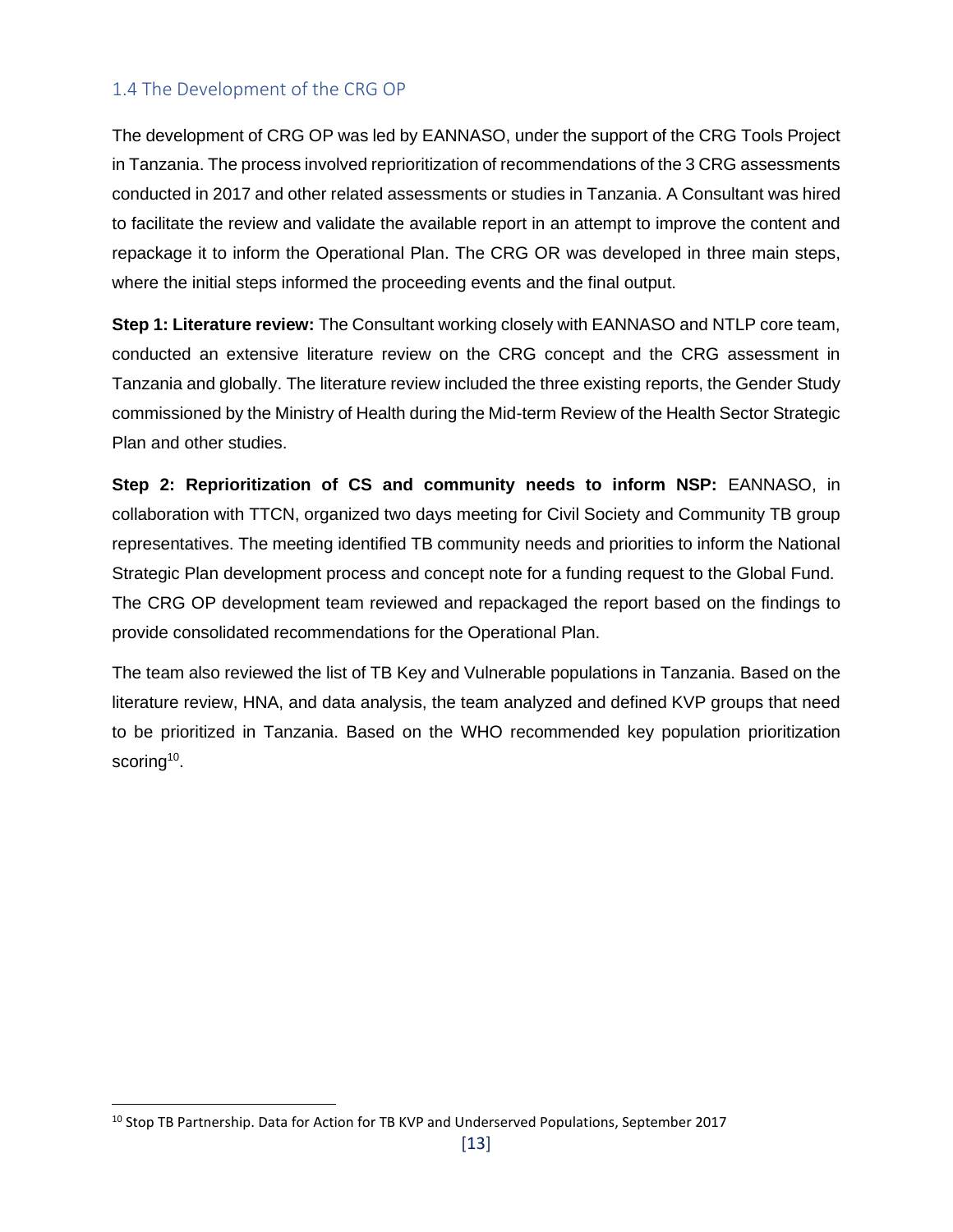|                                            | Score 1                                                                   |                                            | Score 2 Score 3                             | Score 4                                   | Score 5                                                                                                  | Score 6                         |                              |
|--------------------------------------------|---------------------------------------------------------------------------|--------------------------------------------|---------------------------------------------|-------------------------------------------|----------------------------------------------------------------------------------------------------------|---------------------------------|------------------------------|
|                                            | Estimated<br>Contribution with<br>to the<br>Country's<br><b>TB</b> burden | Faced<br>Environ-<br>mental<br><b>Risk</b> | Faced<br>with<br>Biological<br><b>Risks</b> | Faced<br>with<br>Behavior<br><b>Risks</b> | Legal &<br>Economic & Gender<br>Barriers to Barriers to<br><b>Accessing Accessing</b><br><b>Services</b> | Human Rights<br><b>Services</b> | <b>Total</b><br><b>score</b> |
| Key and Vulnerable Populations to consider |                                                                           |                                            |                                             |                                           |                                                                                                          |                                 |                              |
| <b>People Living with HIV</b>              | 5                                                                         | 0                                          | 1                                           | $\overline{0}$                            | $\overline{0}$                                                                                           | 1                               | 7                            |
| <b>Miners</b><br>(including<br>artisanal)  | 3                                                                         | 1                                          | 1                                           | 1                                         | 1                                                                                                        | 1                               | 8                            |
| <b>Refugees</b>                            |                                                                           | 1                                          | 1                                           | $\Omega$                                  | 1                                                                                                        | 1                               | 4                            |
| <b>Prisoners and detainees</b>             | $\overline{2}$                                                            | 1                                          | $\overline{0}$                              | $\overline{0}$                            | $\overline{0}$                                                                                           | 1                               | 4                            |
| People Who use Drugs<br>including PWID     | 3                                                                         | 1                                          | 1                                           | 1                                         | 1                                                                                                        | 1                               | 8                            |
| Slum-dwellers<br>(urban<br>poor)           | $\overline{2}$                                                            | 1                                          | 1                                           | 0                                         | 1                                                                                                        | 1                               | 6                            |
| <b>People with Diabetes</b>                | 3                                                                         | $\mathbf 0$                                | 1                                           | $\overline{0}$                            | $\overline{0}$                                                                                           | $\mathbf 0$                     | 4                            |
| <b>Children</b>                            | 5                                                                         | $\overline{0}$                             | 1                                           | $\Omega$                                  | $\overline{0}$                                                                                           | 1                               | $\overline{7}$               |
| <b>Elderly</b>                             | 3                                                                         | $\overline{0}$                             | 1                                           | $\overline{0}$                            | 1                                                                                                        | 1                               | $6\phantom{1}6$              |
| <b>Health</b><br><b>Workers</b><br>Care    |                                                                           |                                            |                                             |                                           |                                                                                                          |                                 |                              |
| including CHWs                             | 1                                                                         | 1                                          | $\overline{0}$                              | $\mathbf 0$                               | 0                                                                                                        | 1                               | 3                            |
| Fisherfolks                                | 1                                                                         | 1                                          | $\overline{0}$                              | $\overline{0}$                            | $\overline{0}$                                                                                           | $\mathbf 0$                     | $\overline{2}$               |
| <b>Traditional healers</b>                 | 1                                                                         | 1                                          | 0                                           | 0                                         | 0                                                                                                        | 1                               | 3                            |

#### **Table 1: Prioritized Key and Vulnerable Populations in Tanzania**

**Step 4: Stakeholder's meeting to revalidate CRG recommendations and develop an Operational Plan:** The stakeholders' meetings involved stakeholders who participants of the CRG process, representative of key populations and TB survivors. During this meeting, the technical team working with the Consultant reprioritized CRG recommendations. To further validate the findings, stakeholders performed a Health Needs Assessment (HNA) for at least 3 of the KVP who have been prioritized. The process adopted five steps proposed by the [Health](https://ihub.scot/media/1841/health_needs_assessment_a_practical_guide.pdf)  [Development Agency, Practical Guide for conducting HNA](https://ihub.scot/media/1841/health_needs_assessment_a_practical_guide.pdf)<sup>11</sup>The team consolidated the results of the HNA exercise with the recommendations from the CRG assessment. The final list of priority recommendations was used to create an operational plan. The results of the HNA are described below.

 $11$  https://ihub.scot/media/1841/health\_needs\_assessment\_a\_practical\_guide.pdf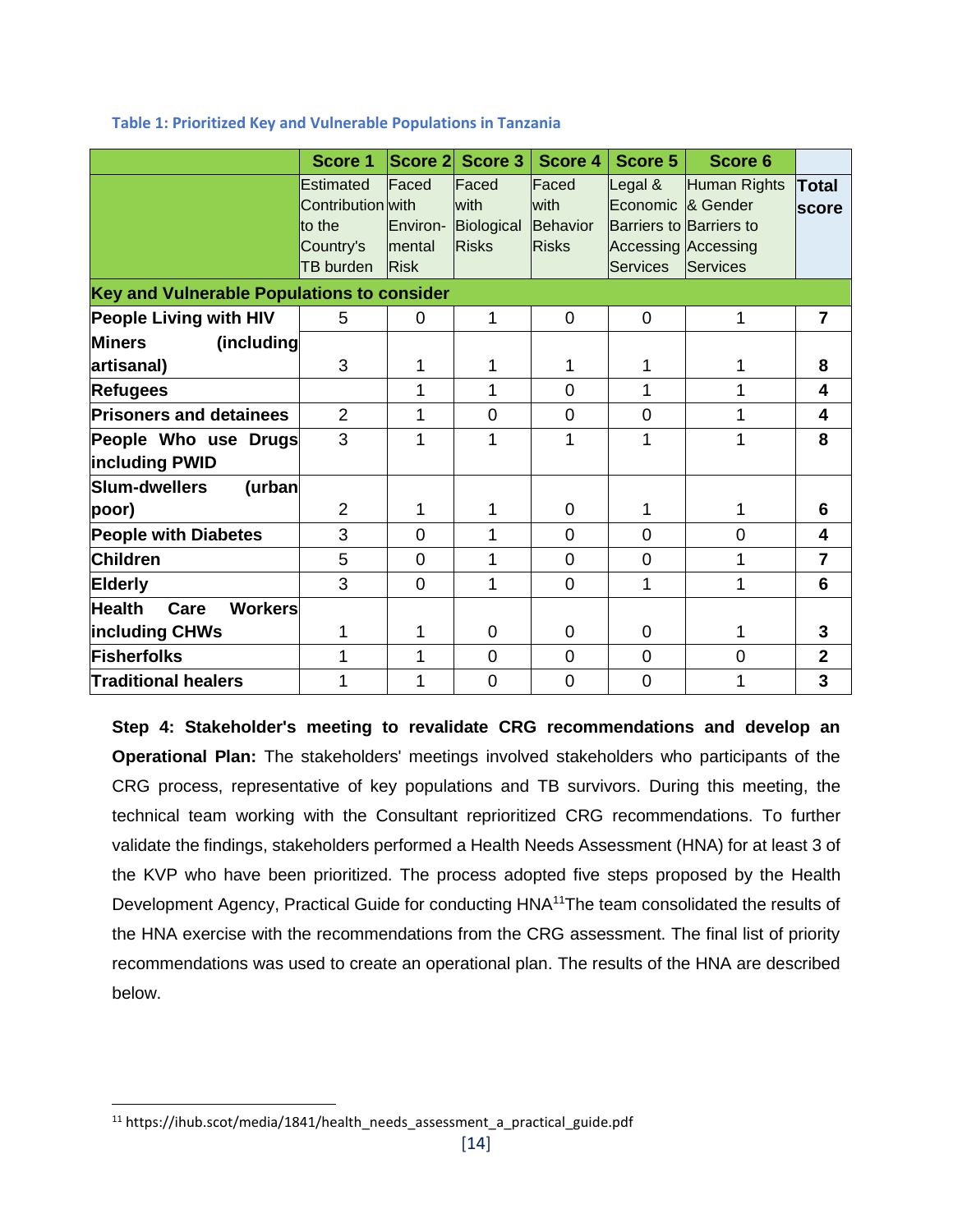|                                                     | <b>ASSESSMENT AREA</b>                                                                                                                                                                                                           | <b>BARRIERS/RISKS</b>                                                                                                                       | <b>KVP</b><br><b>IMPACTED</b>                     | <b>RECOMMENDATIONS</b>                                                                                                           |
|-----------------------------------------------------|----------------------------------------------------------------------------------------------------------------------------------------------------------------------------------------------------------------------------------|---------------------------------------------------------------------------------------------------------------------------------------------|---------------------------------------------------|----------------------------------------------------------------------------------------------------------------------------------|
|                                                     | <b>Availability</b>                                                                                                                                                                                                              |                                                                                                                                             |                                                   |                                                                                                                                  |
| <b>HEALTH</b><br><b>EQUITY</b><br><b>DIMENSIONS</b> | Need to have sufficient<br>quantity of functioning<br>public health and health-<br>care facilities, goods and<br>services, and<br>programmes.                                                                                    | Social challenges, e.g.,<br>homeless, nutrition, adherence<br>support, financial constraints,<br>distance to the facility, regular<br>visit | Slum<br>dwellers<br><b>PWUDs</b>                  | Enroll in medical/health insurance<br>schemes; promote IGA; foster the<br>collaboration of the PPP to provide<br>the TB services |
|                                                     |                                                                                                                                                                                                                                  | Limited access to TB diagnostic<br>services resulting in late<br>diagnosis                                                                  | <b>Slum</b><br>dwellers<br><b>PWUDs</b>           | Scale-up of diagnostic services<br>including outreach services and<br>sputum transportation systems                              |
|                                                     |                                                                                                                                                                                                                                  | Inadequate Protective /<br>preventive equipment's                                                                                           | <b>HCWs</b>                                       | Ensure adequate supply of PPE                                                                                                    |
|                                                     | <b>Accessability</b>                                                                                                                                                                                                             |                                                                                                                                             |                                                   |                                                                                                                                  |
|                                                     | Health facilities, goods,<br>and services have to be<br>accessible (physically<br>accessible, aordable,<br>and accessible<br>information) to everyone<br>within the jurisdiction of<br>the State party without<br>discrimination | Low Awareness of TB symptoms<br>(language barrier are<br>associated with not knowing TB<br>symptoms and therefore delay in<br>seeking care  | <b>Miners</b><br>Slum<br>dwellers<br><b>PWUDs</b> | Increase awareness of TB among<br><b>PWUD</b><br>Scale-up outreach service<br>targeting PWUD including PWID                      |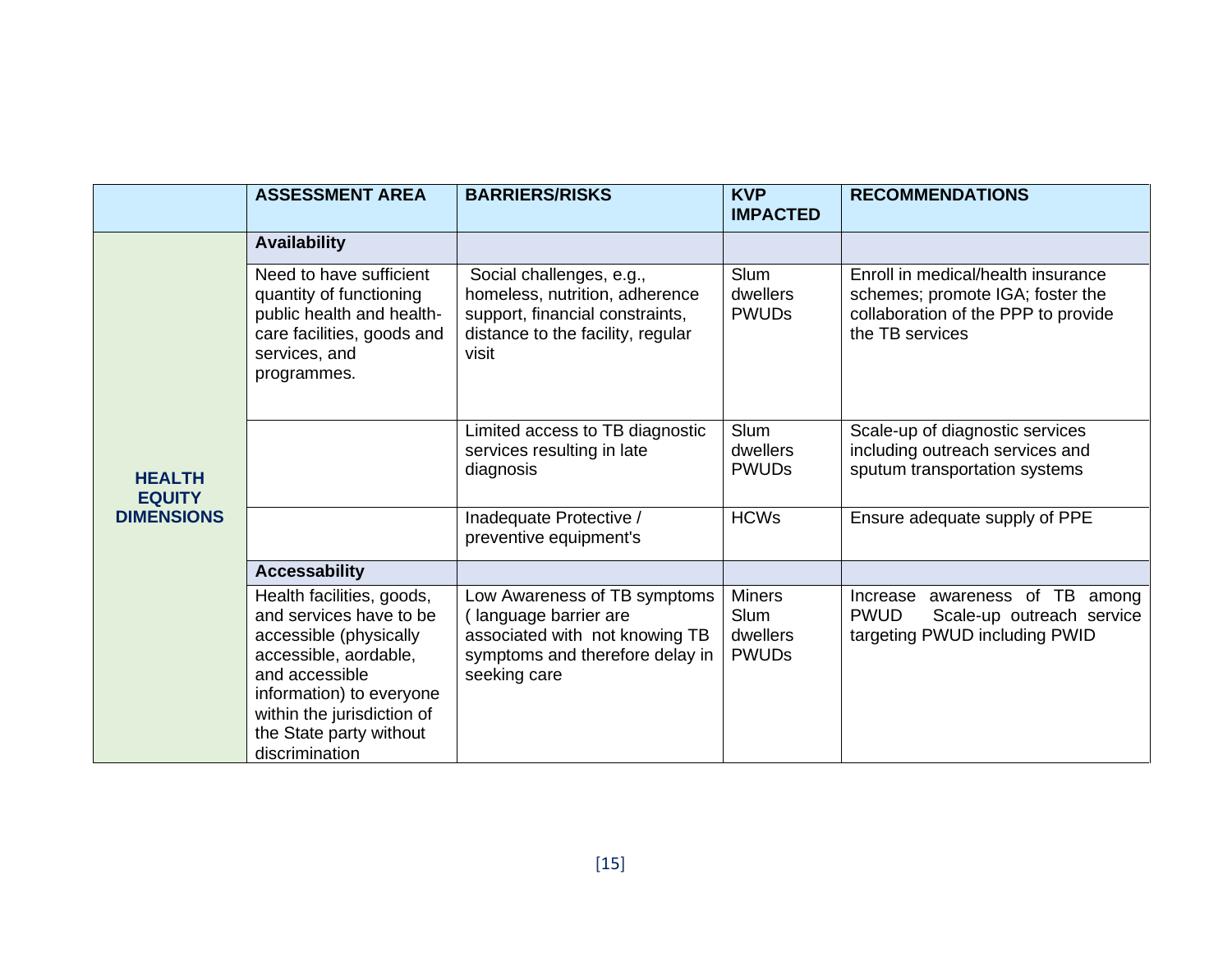| Health facilities, goods<br>and services must be<br>accessible physically (in<br>safe reach for all<br>sections of the<br>population, including<br>children, adolescents,<br>older persons, persons<br>with disabilities and other<br>vulnerable groups) as<br>well as financially and on<br>the basis of non-<br>discrimination.<br>Accessibility also implies<br>the right to seek, receive<br>and impart health-related<br>information in an<br>accessible format (for all,<br>including persons with<br>disabilities), but does not<br>impair the right to have<br>personal health data<br>treated confidentially. | <b>Financial constraints were</b><br>limiting access to services, e.g.,<br>the cost for consultation in<br>private clinics, transport, etc.          | <b>Slum</b><br>dwellers<br><b>PWUDs</b>      | Scale-up of diagnostic services<br>including outreach services and<br>sputum transportation systems |
|------------------------------------------------------------------------------------------------------------------------------------------------------------------------------------------------------------------------------------------------------------------------------------------------------------------------------------------------------------------------------------------------------------------------------------------------------------------------------------------------------------------------------------------------------------------------------------------------------------------------|------------------------------------------------------------------------------------------------------------------------------------------------------|----------------------------------------------|-----------------------------------------------------------------------------------------------------|
| <b>Acceptability</b>                                                                                                                                                                                                                                                                                                                                                                                                                                                                                                                                                                                                   |                                                                                                                                                      |                                              |                                                                                                     |
| The social and culteral<br>distance between health<br>systems and their users<br>determine acceptability.<br>All health facilities,<br>goods, and services<br>must be respectful of<br>medical ethics and<br>culterally appropriate,<br>sensitive to gender and<br>age. They also need to<br>be designed to respect                                                                                                                                                                                                                                                                                                    | Stigma and discrimination in<br>communities, e.g., isolation,<br>disorientation, lack of<br>acceptance and negative<br>perception from the community | <b>PLHIV</b><br><b>PWUD</b><br><b>Miners</b> | Increase awareness of TB stigma                                                                     |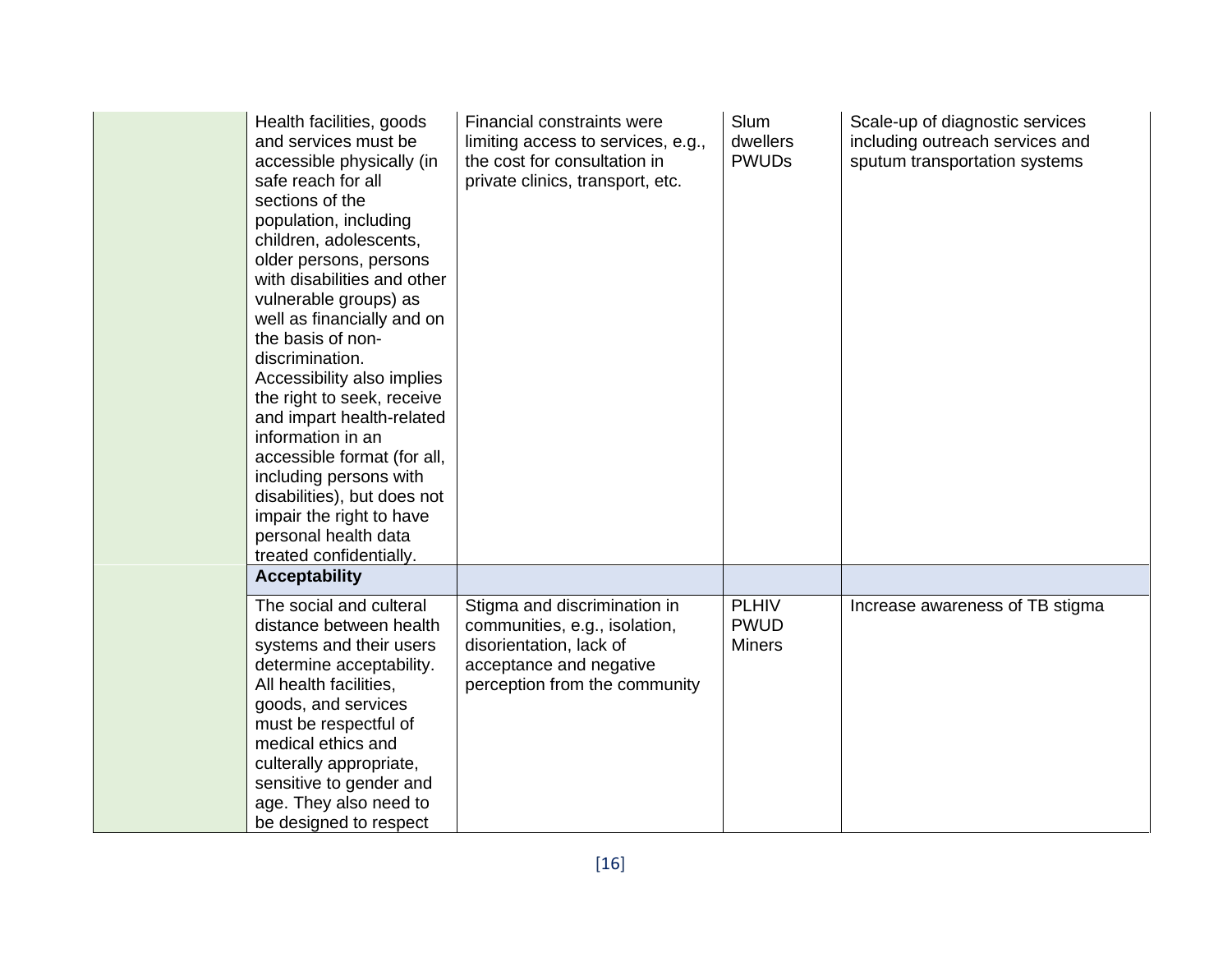| confidentiality and<br>improve the health status<br>of those concerned.                                              |                                                                                         |                                                    |                                                                                                       |
|----------------------------------------------------------------------------------------------------------------------|-----------------------------------------------------------------------------------------|----------------------------------------------------|-------------------------------------------------------------------------------------------------------|
|                                                                                                                      | Stigma at health facilities. Often<br>PWUD are considered criminals<br>and not patients | <b>PLHIV</b><br><b>PWUD</b><br><b>Miners</b>       | Build Capacity of HCWs on Human<br><b>Rights and Ethics</b>                                           |
|                                                                                                                      | Poor health seeking behaviour<br>among PWUD                                             | <b>Fisherfolks</b><br><b>PWUD</b><br><b>Miners</b> | Increase awareness of TB among<br><b>PWUD</b>                                                         |
| Quality                                                                                                              |                                                                                         |                                                    |                                                                                                       |
| Health facilities, goods,<br>and services must be<br>scientifically and<br>medically approved and<br>of good quality | Peer pressure motivating drugs<br>consumption vs. health needs                          | <b>PWUD</b><br><b>Miners</b>                       | Scale-up rehabilitation and MAT<br>services                                                           |
|                                                                                                                      | Misconception of TB symptoms<br>and hence delayed health<br>seeking behavior            | Slum<br>dwellers<br><b>PWUD</b><br>Fisherfolks     | Raise community<br>awareness/education-ICE                                                            |
|                                                                                                                      | Poor nutrition                                                                          | <b>PWUD</b><br><b>Miners</b>                       | Promote IGA and conduct nutrition<br>Partner and link with<br>campaigns<br>social protection programs |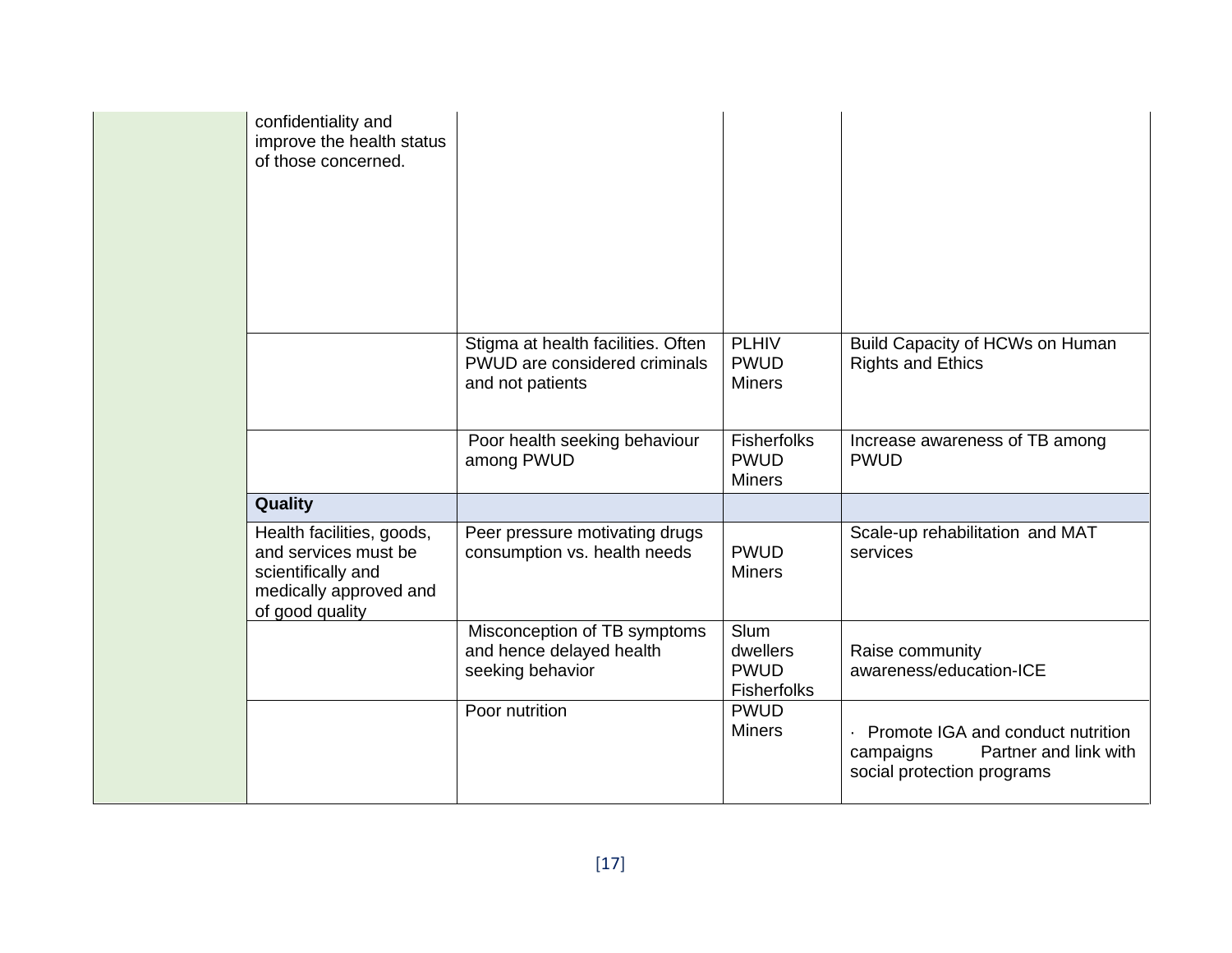|  |                                                                                                                                                                                                                                                                  | Low involvement of treatment<br>supporter                                                                                                            | <b>PLHIV</b><br><b>PWUD</b><br><b>Miners</b>            | Establish and work with peer leaders<br>and champions to address health<br>needs of PWUD                                                                                                     |
|--|------------------------------------------------------------------------------------------------------------------------------------------------------------------------------------------------------------------------------------------------------------------|------------------------------------------------------------------------------------------------------------------------------------------------------|---------------------------------------------------------|----------------------------------------------------------------------------------------------------------------------------------------------------------------------------------------------|
|  | <b>Participation</b>                                                                                                                                                                                                                                             |                                                                                                                                                      |                                                         |                                                                                                                                                                                              |
|  | The beneficiaries of<br>health care services,<br>facilities and goods<br>should have a voice in<br>the design and<br>implementation of health<br>policies which affect<br>them.                                                                                  | Stigma and discrimination in<br>communities, e.g., isolation,<br>disorientation, lack of<br>acceptance and negative<br>perception from the community | <b>Slum</b><br>dwellers<br><b>PWUD</b><br><b>Miners</b> | Raise community TB control issues<br>targeting the KVP                                                                                                                                       |
|  |                                                                                                                                                                                                                                                                  | Breach of confidentiality, privacy<br>and discrimination at community<br>and HF settings                                                             | <b>All KVPs</b>                                         | Sensitize lawyers, law enforcement<br>officers, judiciary and other key<br>decision makers on strategies to<br>remove barriers to TB service on<br>promotion access to treatment<br>services |
|  | <b>Accountability</b>                                                                                                                                                                                                                                            |                                                                                                                                                      |                                                         |                                                                                                                                                                                              |
|  | Duty bearers should be<br>held accountable for<br>meeting human rights<br>obligations in the area of<br>public health, including<br>through the possibility of<br>seeking effective<br>remedies for breaches<br>such as, for example, the<br>denial of treatment | Stigma at health facilities. Often<br>PWUD are considered criminals<br>and not patients                                                              | Slum<br>dwellers<br><b>PWUD</b><br><b>Miners</b>        | Assessment of Stigma and<br>discrimination and address the<br>recommendations accordingly                                                                                                    |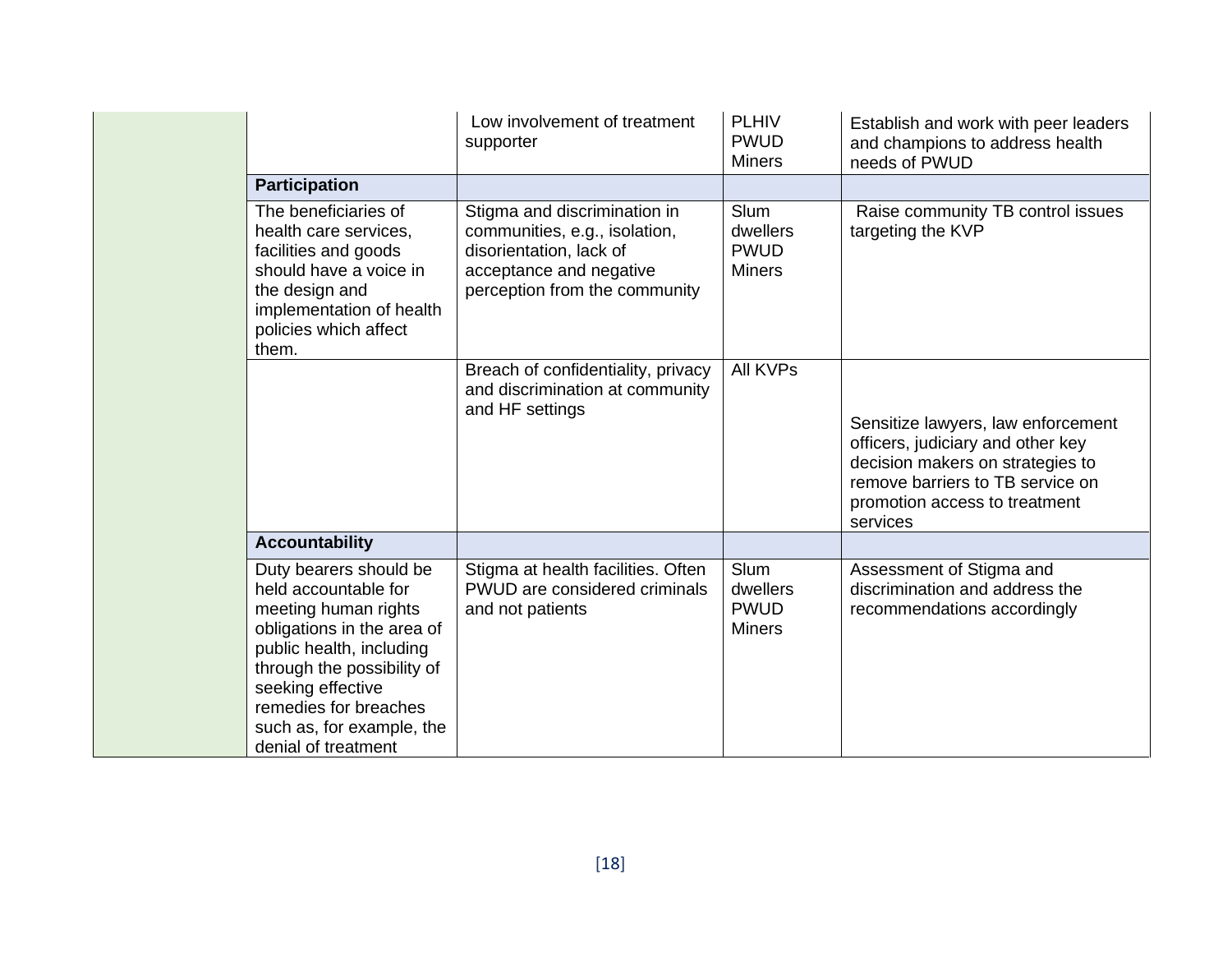|                                                    |                                                                                                                                                                                   | Poor quality of housing;<br>insufficient ventilation and light                                                                              | <b>Slum</b><br>dwellers<br><b>PWUDs</b><br><b>Fisherfolks</b>     | • Engage policy and decision makers<br>in improving urban settlements<br>• Engage community leaders and<br>CORPs such as religious leaders and<br>traditional leaders<br>• SBCC strategies on standard<br>housing (multisectoral collaboration) |
|----------------------------------------------------|-----------------------------------------------------------------------------------------------------------------------------------------------------------------------------------|---------------------------------------------------------------------------------------------------------------------------------------------|-------------------------------------------------------------------|-------------------------------------------------------------------------------------------------------------------------------------------------------------------------------------------------------------------------------------------------|
|                                                    |                                                                                                                                                                                   | High risk: HCW spend more time<br>with presumptive, and TB clients<br>and Lab technicians are<br>exposed to TB when processing<br>specimens | <b>Health Care</b><br>Workers at<br>HF,<br>Laboratory<br>and CHVs | Adherence to Proper preventive<br>measure against TB, e.g., Use of<br>musk's, N95<br>Establish/strengthen<br>regular TB screening among HCW<br>Adhere to SOP and IPC                                                                            |
|                                                    | Laws/Policies,<br>guidelines and<br>programming                                                                                                                                   |                                                                                                                                             |                                                                   |                                                                                                                                                                                                                                                 |
| <b>GENDER</b><br><b>RELATED</b><br><b>BARRIERS</b> | Are males and females<br>treated equally in<br>legislation, and by official<br>policies and institutions<br>in the country? How<br>could this impact your<br>project or activity? | Drug interaction affecting<br>adherence to TB medications                                                                                   | <b>PWUD</b>                                                       | Scale-up rehabilitation, harm<br>reduction and MAT services                                                                                                                                                                                     |
|                                                    |                                                                                                                                                                                   | • Self-Prescription<br>• Over-the-counter prescription<br>of antibiotics                                                                    | <b>HCWs</b><br><b>PWUDs</b>                                       | To raise awareness on appropriate<br>TB diagnosis and treatment                                                                                                                                                                                 |
|                                                    | <b>Cultural Norms/Beliefs</b>                                                                                                                                                     |                                                                                                                                             |                                                                   |                                                                                                                                                                                                                                                 |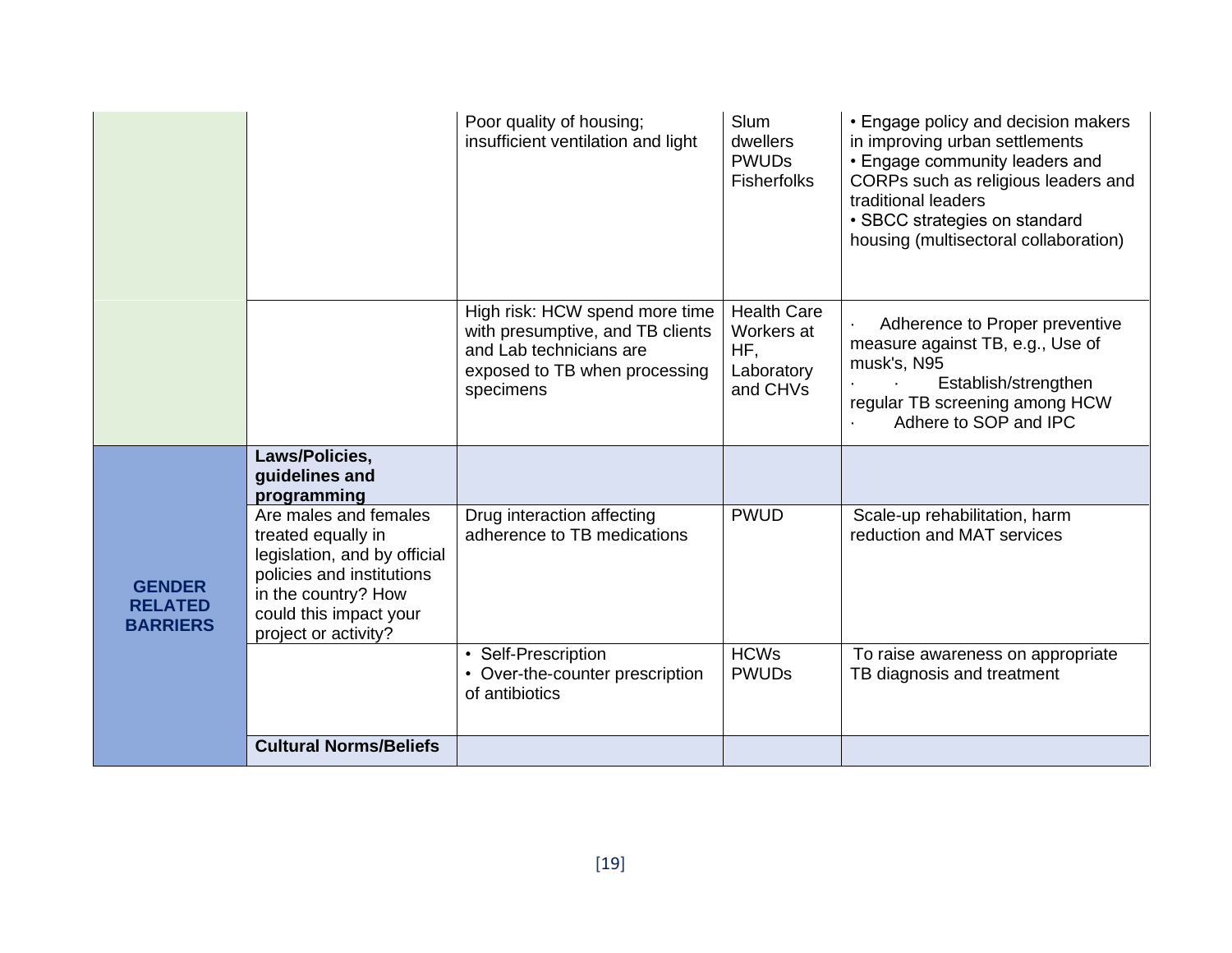| What beliefs and<br>perceptions shape<br>gender identities and<br>norms? Do gender<br>stereotypes function as a<br>facilitator or barrier to<br>males' or females'<br>engagement in this<br>activity?                     | Habit sharing of cocktails during<br>smoking                   | <b>PWUD</b>             | Establish and work with peer leaders<br>and champions to address health<br>needs of PWUD     |
|---------------------------------------------------------------------------------------------------------------------------------------------------------------------------------------------------------------------------|----------------------------------------------------------------|-------------------------|----------------------------------------------------------------------------------------------|
|                                                                                                                                                                                                                           | Poor quality of housing;<br>insufficient ventilation and light | <b>Slum</b><br>dwellers |                                                                                              |
| <b>Gender Roles/Time Use</b>                                                                                                                                                                                              |                                                                |                         |                                                                                              |
| Who does what? How do<br>gender roles and<br>responsibilities impact<br>the likelihood that males<br>and females will<br>participate in this project<br>and in development<br>activities in general?                      | Gender imbalance in accessing<br>the TB control services       | <b>All KVPs</b>         | Employ a Gender sensitive<br>approaches in Health care settings                              |
| <b>Access to/control over</b>                                                                                                                                                                                             |                                                                |                         |                                                                                              |
| <b>Resources:</b><br>(including income,<br>employment, and assets<br>such as land):                                                                                                                                       |                                                                |                         |                                                                                              |
| Do males and females<br>have equal access and<br>the capacity to use<br>productive resources-<br>assets, income, social<br>benefits, public helath<br>services, technology-<br>and information<br>necessary to be a fully | Gender imbalance in accessing<br>the TB control services       | <b>All KVPs</b>         | <b>Engage Community Leaders to</b><br>understand and address Gender<br>issues in programming |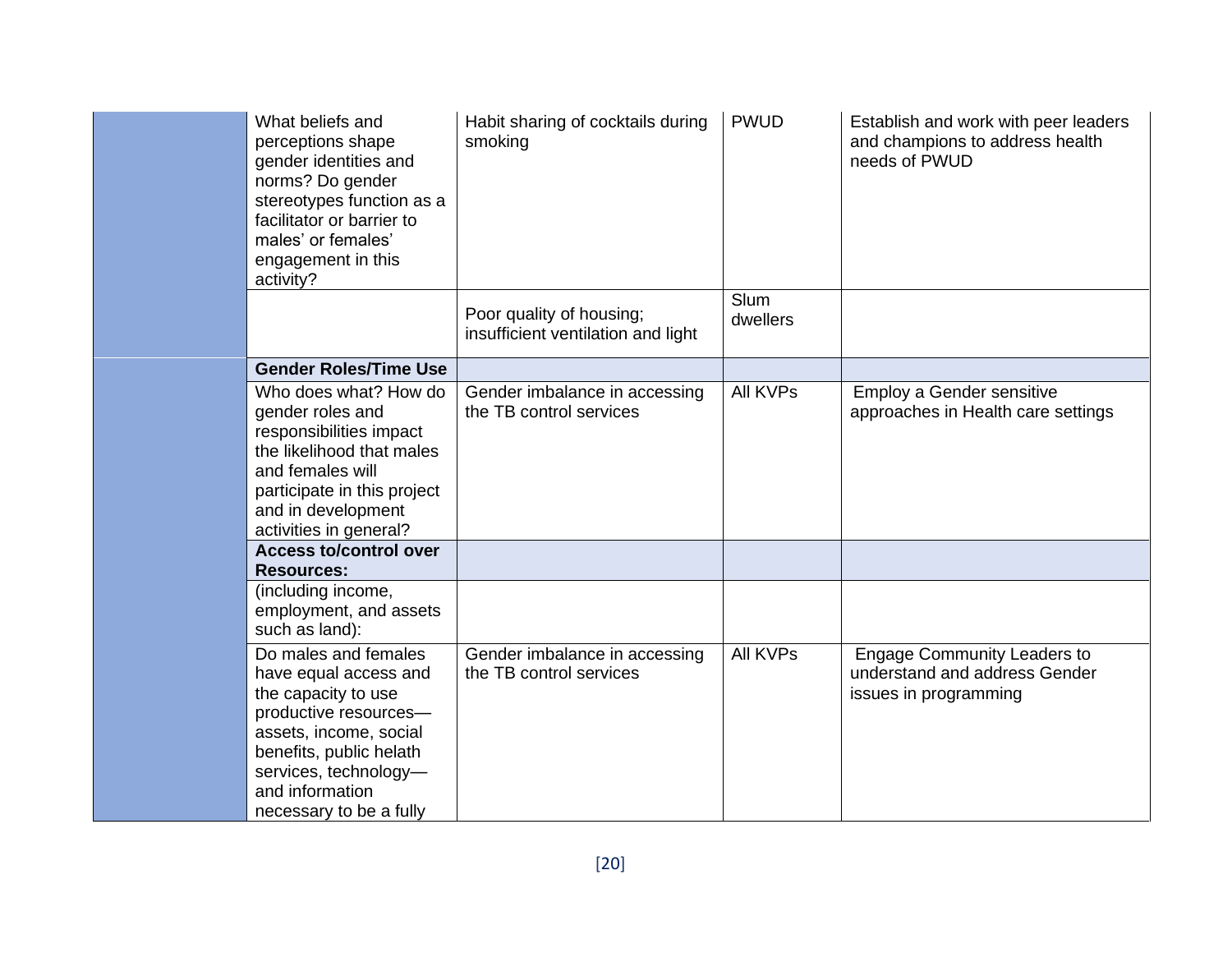| active and productive<br>participant in society?                                                                                                                |  |  |
|-----------------------------------------------------------------------------------------------------------------------------------------------------------------|--|--|
| <b>Power</b>                                                                                                                                                    |  |  |
| Who decides, influences,<br>and exercises control<br>over material, human,<br>intellectual, and financial<br>resources in the family,<br>community and country? |  |  |
|                                                                                                                                                                 |  |  |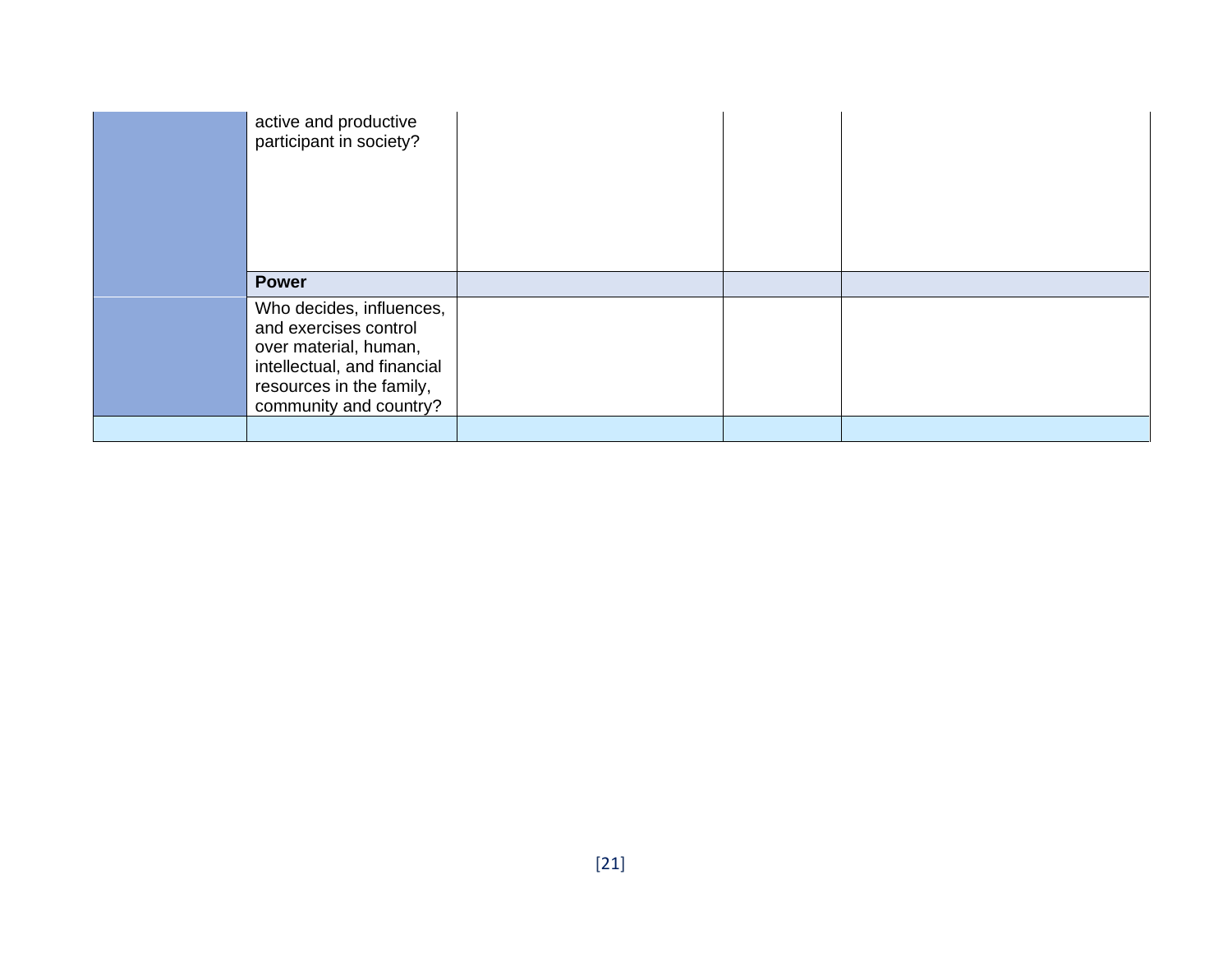<span id="page-21-0"></span>Table 2: Prioritized Recommendations by Thematic Areas

| <b>HUMAN</b><br><b>RIGHTS</b> | TB-Diagnosis         | Improve engagement of Key and vulnerable groups in TB related<br>$\bullet$<br>interventions, e.g., Include artisan miners' and PWUD leaders<br>(include working with organizations and networks with PWUD) as<br>a new group of community-based health care workers<br>Scale-up of TB services targeting hard to reach populations<br>$\bullet$<br>(including TB preventive therapy)<br>Strengthen referral and linkage to nutrition services for<br>$\bullet$<br>malnourished presumptive TB<br>Increase TB awareness among the community (e.g., through<br>$\bullet$<br>media, social media, publications)                                                                                                                                                                                                                                                                                                                                                                                                                                                                                                                                     |
|-------------------------------|----------------------|--------------------------------------------------------------------------------------------------------------------------------------------------------------------------------------------------------------------------------------------------------------------------------------------------------------------------------------------------------------------------------------------------------------------------------------------------------------------------------------------------------------------------------------------------------------------------------------------------------------------------------------------------------------------------------------------------------------------------------------------------------------------------------------------------------------------------------------------------------------------------------------------------------------------------------------------------------------------------------------------------------------------------------------------------------------------------------------------------------------------------------------------------|
|                               | <b>TB Prevention</b> | 1. Enforce zero stigma and discrimination policy in all sectors.<br>2. Enforce implementation of labour laws<br>3. Lobby to ensure legislative protections and adherence to<br>occupational health and safety standards, such as control and<br>monitoring of dust<br>4. Scale TB in Mining interventions to more artisan mineworkers<br>5. Repeal, amend or review discriminatory, isolation, oppressive or<br>coercive laws to ensure access to quality TB prevention and care,<br>and rights and dignity of people with TB and TB affected<br>communities are protected<br>Engage law enforcement officers, judiciary, human rights<br>6.<br>commission and lawyers on TB issues as they relate to human<br>rights<br>7. Engage other sectors (labor, settlement, minerals) to implement a<br>multisectoral TB response<br>8. Mobilize influential leaders and stakeholders (e.g., members of<br>parliament, religious leaders) to contribute to efforts to End TB<br>9. Enforce compensation schemes for HCWs and miners<br>10. Conduct targeted TB awareness campaign among PWUD,<br>working closely with peer leaders, groups and networks |
|                               | <b>TB Treatment</b>  | Strengthen aDSM (adverse events assessment)<br>$\bullet$<br>Implement nutrition assessment and counseling for a person<br>٠<br>diagnosed with TB<br>Implement nutrition and other social support for TB Patients on<br>$\bullet$<br>treatment                                                                                                                                                                                                                                                                                                                                                                                                                                                                                                                                                                                                                                                                                                                                                                                                                                                                                                    |
| <b>GENDER</b>                 | <b>TB-Diagnosis</b>  | Advocate and sensitize communities on women empowerment<br>$\bullet$<br>(health-seeking decision, economic-empowerment, gender<br>equality, GBV prevention).                                                                                                                                                                                                                                                                                                                                                                                                                                                                                                                                                                                                                                                                                                                                                                                                                                                                                                                                                                                     |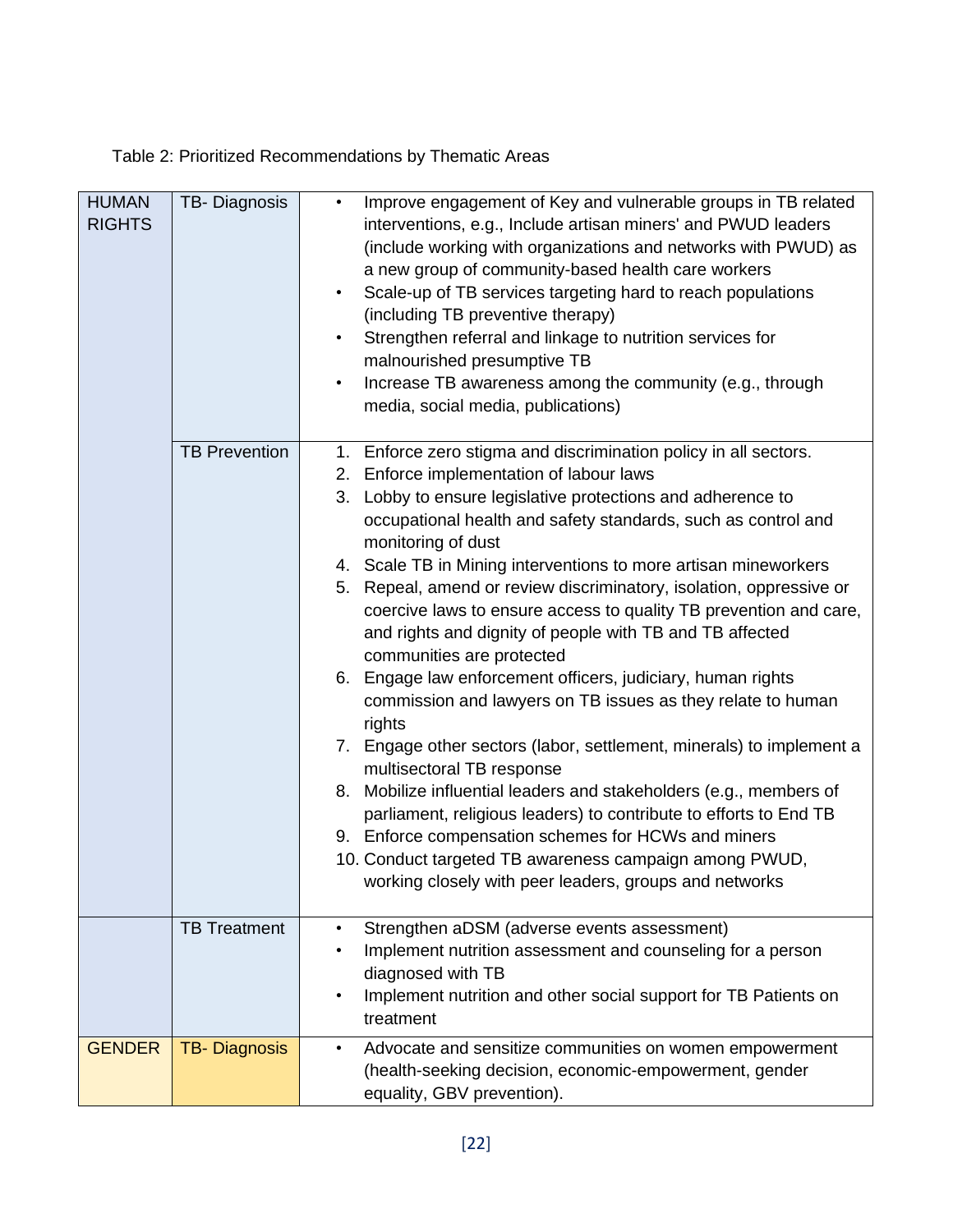|                                                 |                      | Strengthen integration of Reproductive Child Health (RCH)<br>$\bullet$<br>services with TB services<br>Incorporate a vulnerable population (Diabetes, Prisoners e.t.c)<br>$\bullet$<br>information into a standardized reporting tool.<br>Implement operational research to (1) address gender-related<br>$\bullet$<br>issues such as gender-based violence and TB, (2) estimate the<br>population size of the vulnerable groups and TB burden with a<br>gender-perspective, (3) determine gender-responsive<br>interventions and evaluate their impact on reducing the TB burden<br>in the country.                                                                                                                                                                                            |
|-------------------------------------------------|----------------------|-------------------------------------------------------------------------------------------------------------------------------------------------------------------------------------------------------------------------------------------------------------------------------------------------------------------------------------------------------------------------------------------------------------------------------------------------------------------------------------------------------------------------------------------------------------------------------------------------------------------------------------------------------------------------------------------------------------------------------------------------------------------------------------------------|
|                                                 | <b>TB Prevention</b> | Target women in TB interventions and campaigns (e.g., in<br>$\bullet$<br>Microfinance, VICOBA)<br>Engage more peer women in community TB interventions (e.g,<br>$\bullet$<br>PWUD, slum dwellers, prisoners, TB survivors                                                                                                                                                                                                                                                                                                                                                                                                                                                                                                                                                                       |
|                                                 | <b>TB Treatment</b>  | Increase TB awareness prevention, care programs targeting<br>$\bullet$<br>caregivers (e.g. TB prevention, screening adherence support)<br>Expand social security for TB affected individual and families<br>٠<br>Conduct Stigma index assessment<br>$\bullet$<br>Integrate and coordinate GBV in TB response (Policies, ACSM<br>$\bullet$<br>strategy, legislation, and programmes)<br>Prepare specific gender indicators that will help to track and<br>$\bullet$<br>achieve the aspirations and priorities set in the HSSP IV/TB<br>program;                                                                                                                                                                                                                                                  |
| <b>CROSS-</b><br><b>CUTTING</b><br><b>ISSUE</b> |                      | Support coordination mechanisms for patient support groups<br>$\bullet$<br>(MKUTA) and coordination of Civil Societies Implementers<br>(TTCN)<br>Mobilize resources to support coordination of TB CSS activities<br>Develop and implement a comprehensive community-based TB<br>response monitoring system<br>Mobilize CHMTs and Mining Associations to provide the<br>$\bullet$<br>necessary guidance, participation in the supportive supervision<br>and monitoring of delivery of health services<br>Prepare and implement capacity building strategy on gender for<br>$\bullet$<br>health workers to enable them to employ gender transformative<br>approaches in the preparation of CCHPs as well as designing,<br>preparation, implementation and evaluation of health sector<br>programs |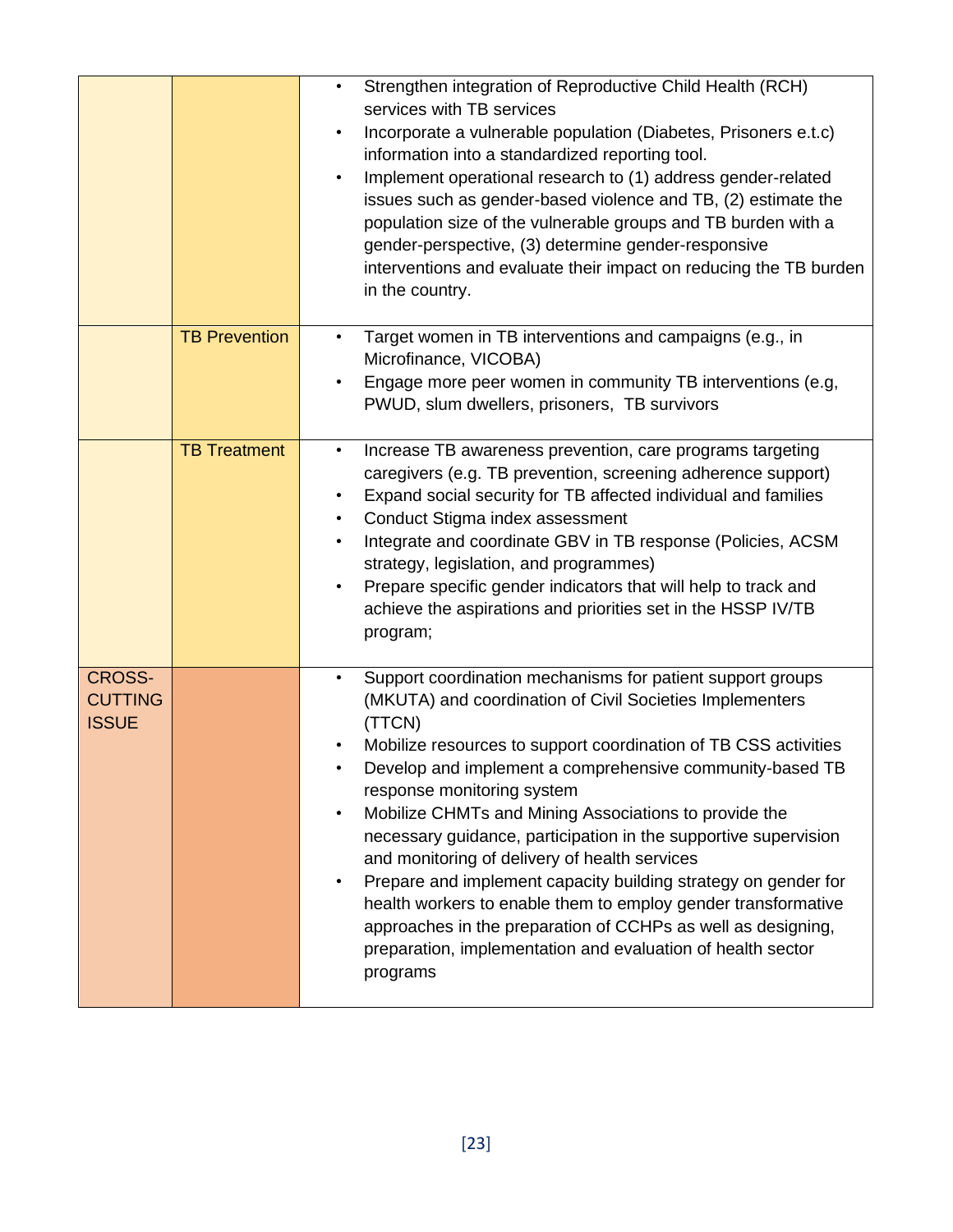## <span id="page-23-0"></span>2. Overall Goal and Objectives

This CRG OP acknowledges that gender inequalities can impact health risks, health-seeking behavior, and responses from health systems, which lead to poorer outcomes. There is a need to undertake responsive programming, which considers the prevailing gender norms or undertakes gender transformative programming, to mitigate harmful gender norms that are barriers to accessing health services. This will be in line with the End TB Strategy calling for a strong coalition with civil society and community organizations, protection and promotion of human rights, ethics and equity, and Patient Cantered Care. As the first step, Tanzania will work on building evidence for TB interventions based on CRG assessments and other assessments informing country programming aiming at placing communities, human rights, and gender at the centre of the response of this disease.

**Key Results:** Increased adoption of human rights, gender based, people, cantered and community-driven approaches in TB response by 2022

#### <span id="page-23-1"></span>2.1 Intervention Area 1: Addressing stigma, discrimination, and gender inequality

Objective 1: Reduce human rights and gender barriers to TB services and address TB stigma and discrimination in communities and health care settings

Stigma, discrimination, and gender inequality have been cited as potential factors hindering access to quality TB prevention, care, and treatment services, especially among at risk and vulnerable populations. Stigma exists both as self-stigma and community stigma, and it exists not only among those who are hard to reach but even for health care providers. The association between TB and HIV also aggravates TB stigma. Discrimination occurs more among those who are vulnerable such as people who use drugs. They may feel isolated and ignored in their communities and within health care settings. Gender inequality takes different forms; ranging from limited access to services among men, who are working in hard to reach locations, to women's limited choice to seek care without spouse consent.

To address gender, Tanzania will first conduct a baseline assessment to establish the magnitude of TB related stigma and gender-based violence in Tanzania using STP proposed tools. The results of the stigma index study will inform the ACSM strategies. Further to address stigma in health care settings, NTLP will develop a toolkit to address gender, stigma, discrimination, and human rights issues. This toolkit will be disseminated in all TB and HIV clinics. During the third year of implementation of this OP, the country will conduct a follow up stigma index survey among Key and vulnerable group.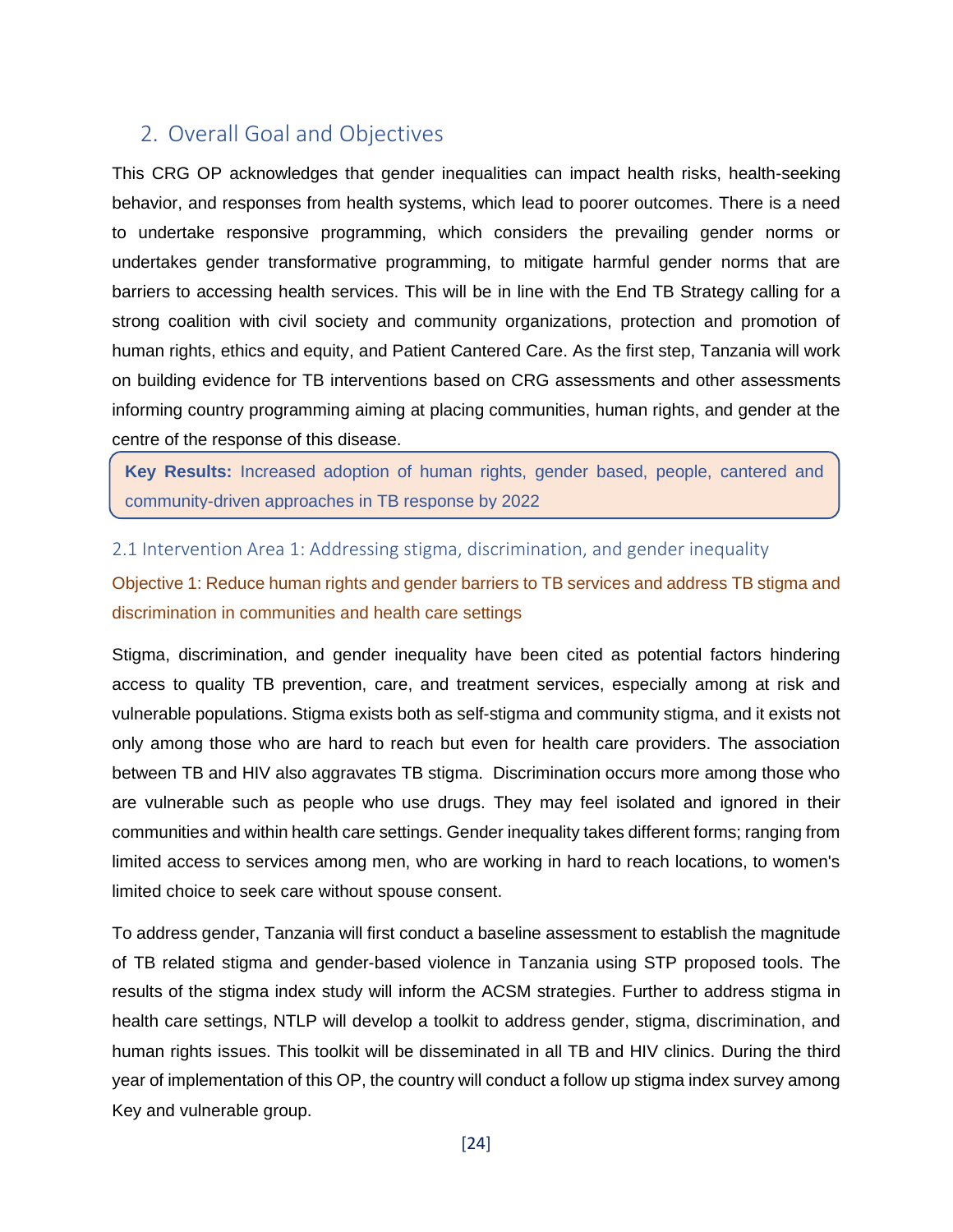#### <span id="page-24-0"></span>2.1 Intervention Area 2: Reform of Laws and Policies

Objective 2: Advocate for reforms of policies and laws that affects access to TB services among people who are at risk, vulnerable or affected by TB

The LEA conducted in 2017 identified key policies and laws that need to be reformed to ensure access to quality TB prevention and care, and rights and dignity of people at risk of TB or those with TB are protected. To address legal barriers, Tanzania will take a strategic engagement with the TB parliamentary caucus and the HIV, TB, and Narcotics Parliamentary Standing Committee to initiate and monitor these reforms. TTCN working with NTLP, will first update the LEA recommendations and, thereafter, engage parliamentarians and the Law Reform Commission to lobby for the necessary reforms. In order to gain efficiencies, a similar avenue will be used to promote adoption of social protection policies for families affected with TB who are facing catastrophic costs.

The country will engage existing public and private law and human rights organs and law enforcement agents to participate in CRG response for TB. This exercise will support the identification of early adaptors and champions of CRG, who will advocate for reducing human rights barriers to access TB services, reduce gender inequality, and eliminate stigma and discrimination.

#### <span id="page-24-1"></span>2.3 Intervention Area 3: Multisectoral Collaboration

#### Objective 3: Promote multisectoral collaboration and accountability for TB response

Tanzania has endorsed the UN high level meetings targets and declaration to end TB. The country has expressed commitment to honor the recommendation by the UN to implement a multisectoral TB response. This will require country dialogues to identify opportunities to increase multisectoral engagement partnerships in the country. Such engagement may include the proposed National Stop TB Partnership Chapter and the Multisectoral Accountability Framework(MAF). Through the implementation of the CRG responsive programme, the country will also engage media and influential people and ensure participation of key stakeholders during the commemoration of World TB day, human rights' day, and women's' day. The community stakeholders will also work to explore opportunities to increase social protection among vulnerable and affected TB communities. One such opportunity will be to engage policymakers and advocate for increased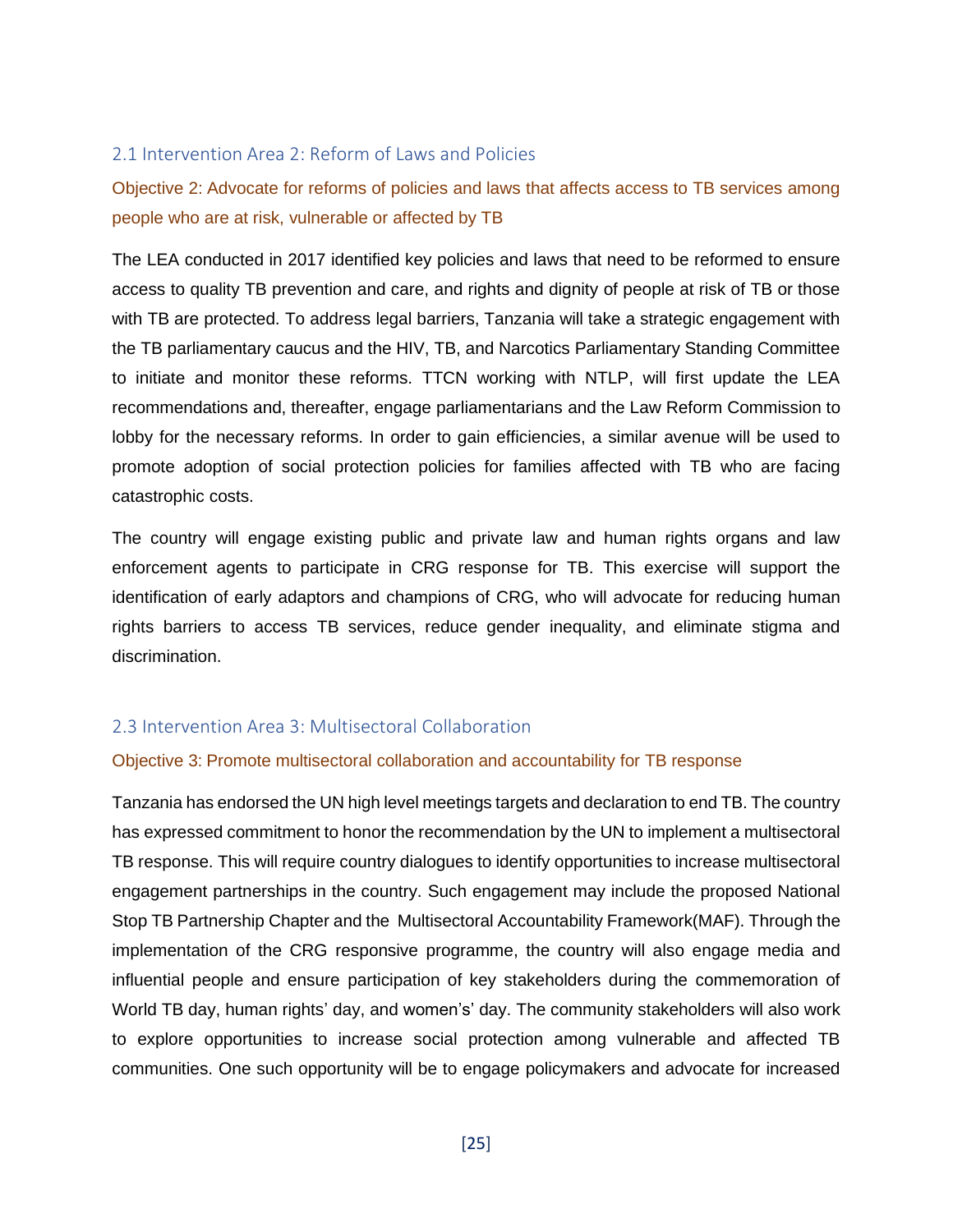collaboration between TB and HIV national response using existing governing structures (CMAC/VMAC) and local funding mechanisms, e.g. the AIDS Trust Fund.

Other considerations will include the establishment of partnerships with existing IGAs and social protection programs to promote inclusion of at risk, vulnerable, and ex-TB groups in economic empowerment activities.

#### <span id="page-25-0"></span>2.4 Intervention Area 4: Community Mobilization and Advocacy

#### Objective 4: Mobilize and empower communities to engage and influence in TB response

In implementing the CRG Operational Plan, Tanzania has noted the need to conduct communityled capacity building exercise for at risk, vulnerable, and affected TB communities. This engagement intends to promote patient-level and community-led advocacy to remove human rights and gender barriers to TB services. The community mobilization and advocacy activities will aim at promoting the expansion of social security and social protection programs, e.g., Community Health Fund (iCHF), and Workers Compensation Fund (WCF), working through the KVP network and associations. Tanzania will work with peer leaders of KVP to raise awareness on human rights and disseminate legal literacy as a way of addressing barriers to TB services. The country will also revisit the existing community-based monitoring framework to ensure its implementation. The community monitoring will be used to report issues related to the quality of TB services, privacy, informed consent, and other issues related to stigma and discrimination. Furthermore, to ensure there are adequate resource, the TTCN secretariat will engage in TB resource mobilization activities, e.g., Global Fund application, COP, ATF, LON co-creation and other funding opportunities

#### <span id="page-25-1"></span>2.5 Intervention Area 5: Targeting Key and Vulnerable Populations

Objective 5: Scale-up innovative interventions to increase access to TB prevention, care, and treatment among key and vulnerable populations

Tanzania has prioritized a list of twelve TB at risk and vulnerable groups. The populations identified are further programmatically being viewed in two ways. First, there are vulnerable populations such as slum dwellers, miners, PWUD, and fisherfolks who are also found in hard to reach areas. These groups were not accessing TB services and required a tailored approach for TB services. Second, there are vulnerable groups such as PLHIV, Children, Elderly, people with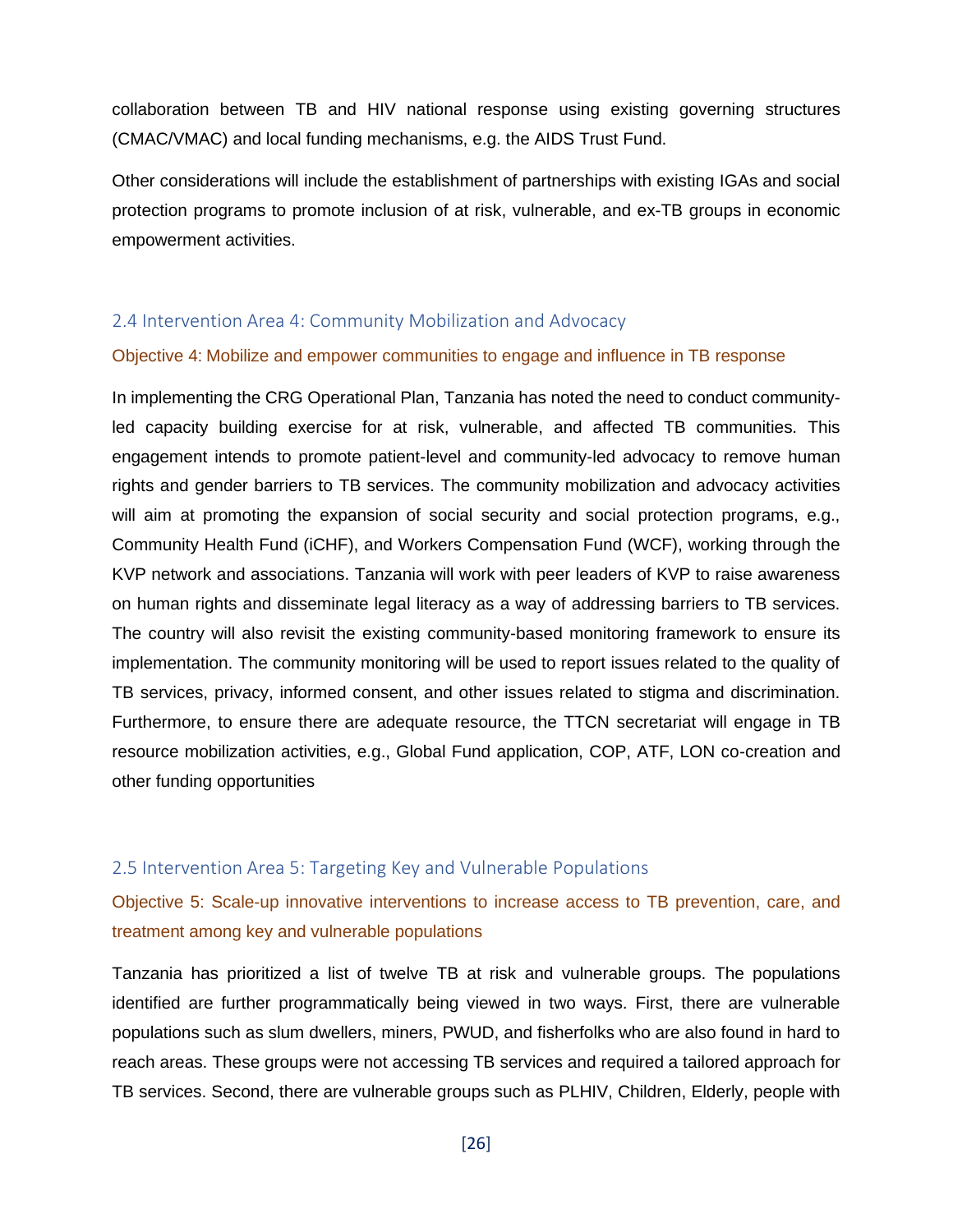Diabetes Mellitus who could be in contact with health services. An integrated approach is required to ensure access to TB services in such a setting.

The country has also established and currently implementing different guidelines and SOP targeting these populations. As part of CRG implementation, Tanzania will develop an SOP for the implementation of TB services among KVP who are hard to reach. The country will also assess barriers and facilitators of implementing collaborative TB activities at RCH, Diabetes, OPD, and in-patient departments. Furthermore, the country will pilot test and scale the implementation of the SOP. This will go hand in hand with sensitization of LGAs and implementing partners to SOP and toolkits innovative KVP (interventions in hard to reach areas including mining population). The country will also facilitate review of in-service training for HCWs to incorporate human rights, medical ethics and legal literacy module in the context of TB

Engagement of KVP community in the TB response is critical so that they support in developing solutions and interventions related to the situations. Community mobilization through TB knowledge creation and engagement of youth in TB. The TB school curriculum and workplace policy implementation will support address stigma and discrimination at all levels. KVP should alos be encouraged to implement community based monitoring systems and provide data and information that can inform policies and programs

#### <span id="page-26-0"></span>2.6 Monitoring and Evaluation

## Objective 6: Develop an effective CRG monitoring and evaluation system to inform country progress, share lessons and improve programming

This being the first CRG operational plan in Tanzania, the country plans to implement an effective monitoring and evaluation framework, to support learning and improvement of the country CRG response. This OR advocates for activities such as size estimation for some TB KVP such as the (PWUD, fisher forks, Artisanal miner, and updating of the current TB surveillance systems to record and report other KVPs, e.g., DM, PUD, Fisherfolk. Similarly, the country needs to consider monitoring of overall country performance based on incidence and as guided by the 90-90-90 cascade and consider including the stigma indicators, among the key programmatic indicators.

To streamline implementation of CRG OP, the country will hold regular CRG implementers meeting to monitor implementation and update the implementation arrangement based on emerging opportunities. The national team will also be involved in conducted regularly communityled supportive supervision in the first year to track and support the implementation of community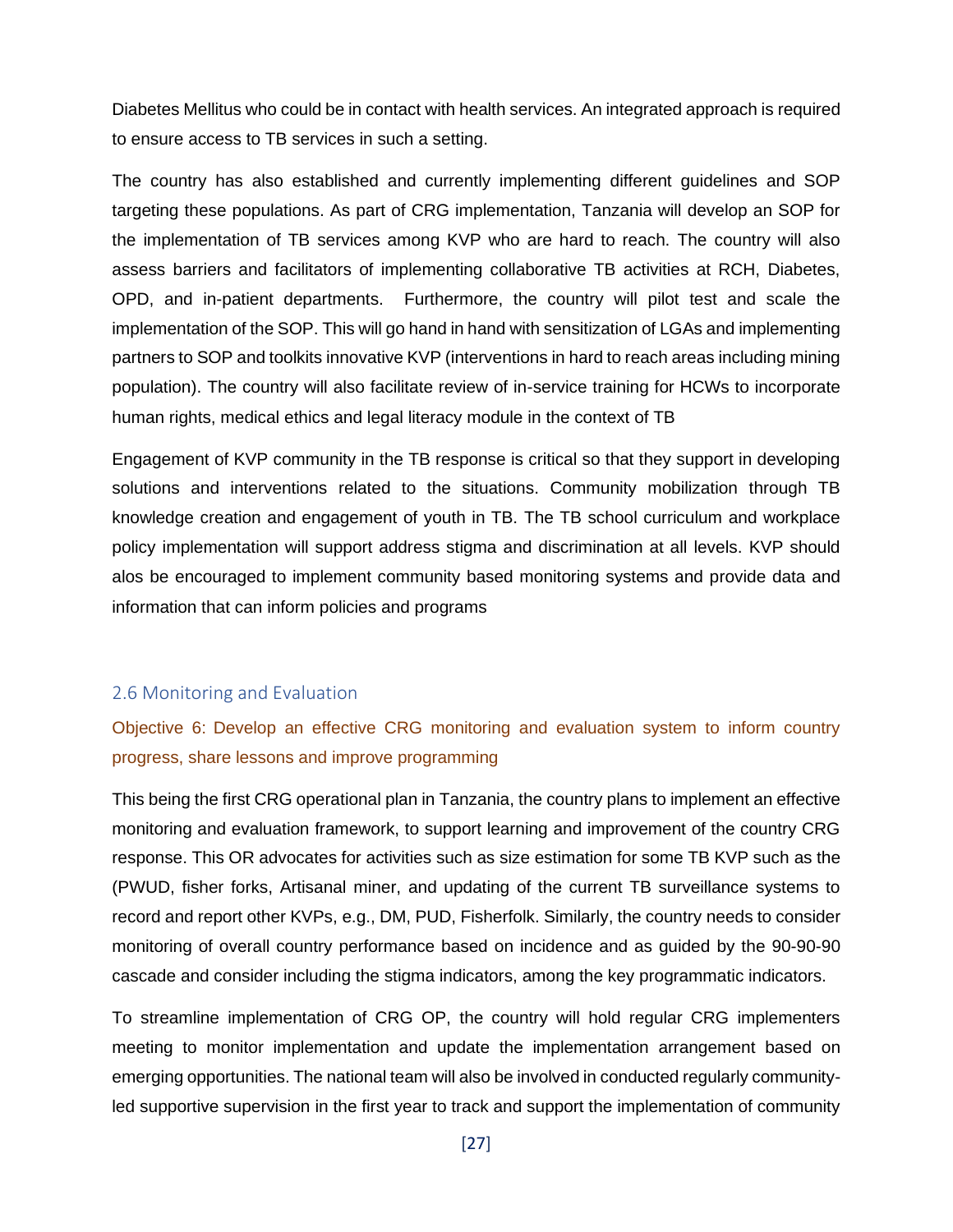activities. The country plans to hold a mid-term review towards the end of 2021 to assess whether the implementation is feasibility and acceptability of interventions. Furthermore, to promote learning, the CRG implementers will produce quarterly newsletters to be disseminated through existing TTCN membership and Stop TB Partnership.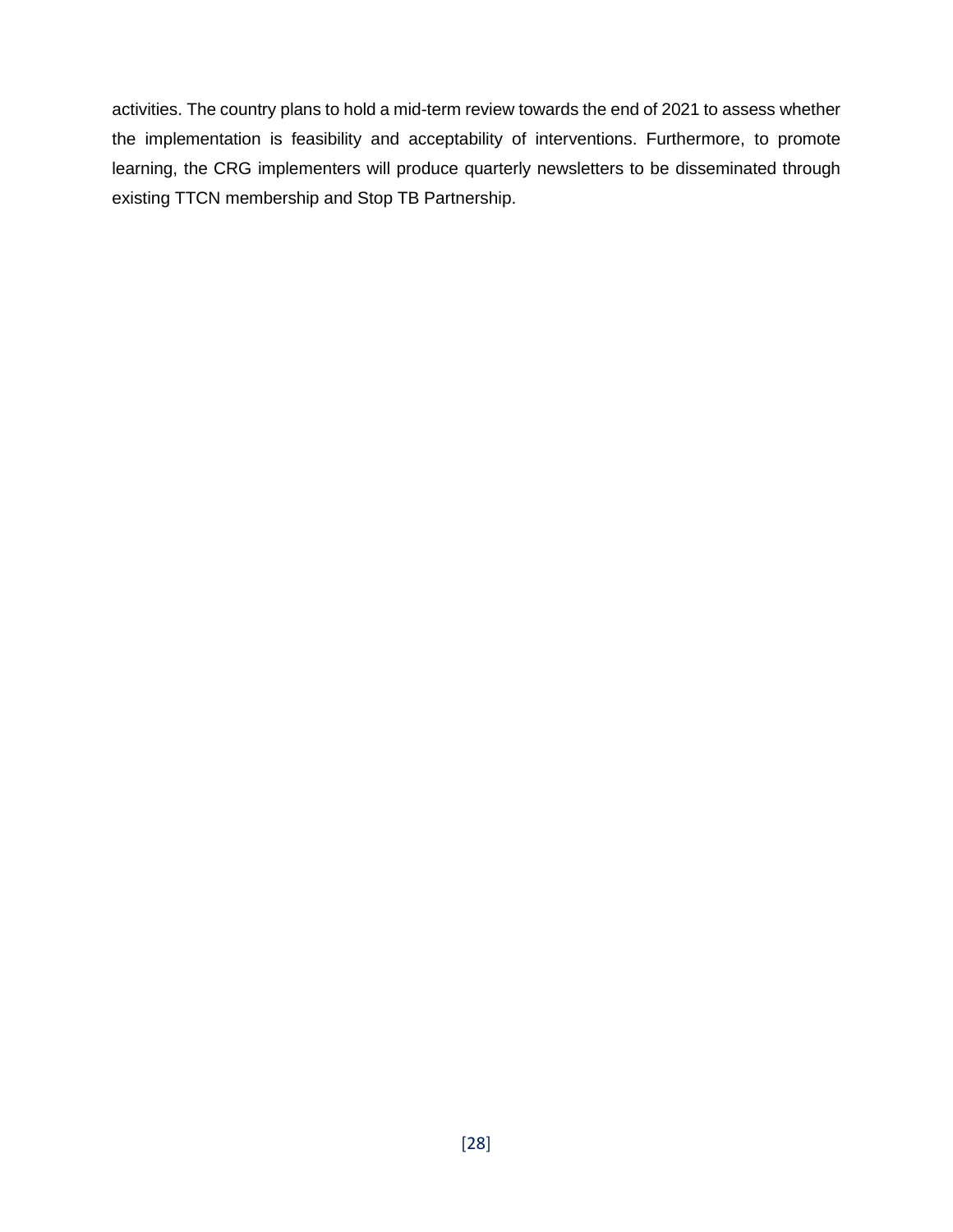## <span id="page-28-0"></span>3. Implementation Strategies

The implementation of the CRG OP will be based on human rights and gender-based principles, reaching vulnerable and underserved populations and strengthening of the community health systems.

#### <span id="page-28-1"></span>3.1 Key principles

**A human rights-based approach to TB** is grounded in international, regional, and domestic law. These laws establish rights to health, non-discrimination, privacy, freedom of movement, and enjoyment of the benefits of scientific progress, among others.

**A gender-based approach to TB** aims at addressing the social, legal, cultural, and biological issues that underpin gender inequality and contribute to poor health outcomes. It encourages activities that are gender-responsive investments to prevent new cases of TB and strengthen the response to fulfill the right to health of women and girls, men and boys in all their diversity. Wherever applicable, these protections should be included in constitutional law or legislation. If this is not possible, they should be incorporated as legal rights in national and local TB policies.

**Vulnerable and underserved populations** are at increased risk for TB due to where they live or work, have limited access to quality services and are at increased risk of developing TB due to biological and behavioural factors. They are key because addressing TB issues they face is critical to the overall goal of ending the epidemic for the entire population.

The United National High-Level Meeting (UNHLM) on TB target number 7 is to "Promote and Support an End to Stigma and All forms of Discrimination," including by removing discriminatory laws, policies, and programmes against people with TB, and through the protection and promotion of human rights and dignity. It recognizes the various socio-cultural barriers to TB prevention, diagnosis and treatment services, especially for those who are vulnerable or at risk settings; and the need to develop integrated, people-centred, community-based, and gender-responsive health services based on human rights<sup>12</sup>. The inclusiveness of vulnerable populations and situations are also addressed in the current National TB and Leprosy Programme (NTLP) National Strategic Plan V of the 2015-2020<sup>13</sup>.

<sup>&</sup>lt;sup>12</sup> Stop TB Partnership. UN High-Level Meeting on TB: Key Targets and Commitments for 2022. Geneva, Switzerland; 2018.

<sup>&</sup>lt;sup>13</sup> National Strategic Plan V for Tuberculosis and Leprosy Programme. October 2015, Dar es Salaam, Tanzania.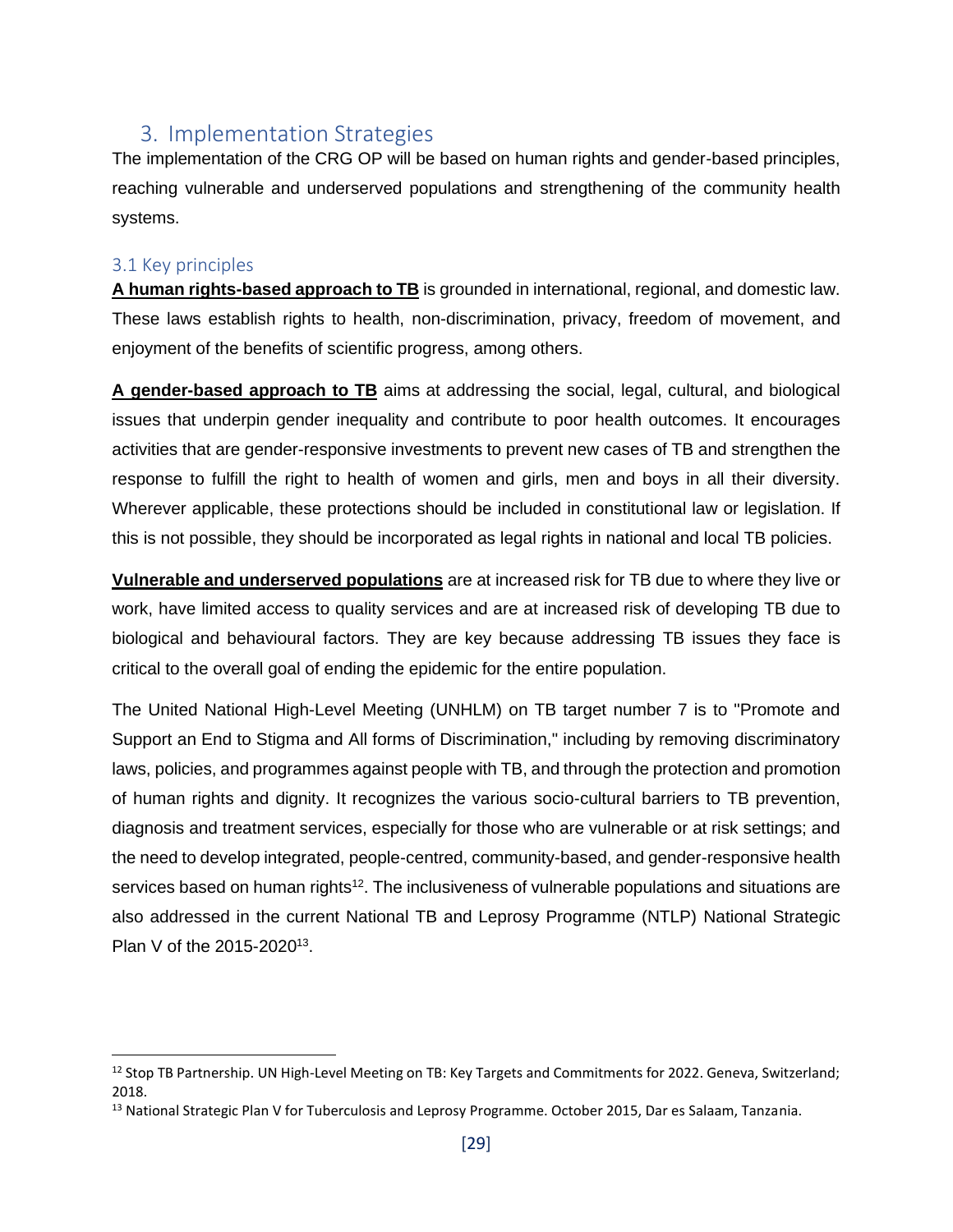**Community Systems Strengthening for CRG OP:** The implementation of this operational plan will also benefit from the community systems strengthening. For instance, the Global Fund encourages the use of community strengthening to improve the health of the community. Community organizations and networks have a unique ability to interact with affected communities, react quickly to community needs and issues, and engage with affected and vulnerable groups. They provide direct services to communities and advocate for improved programming and policy environments. This enables them to build a community's contribution to health, and to influence the development, reach, implementation, and oversight of public systems and policies<sup>14</sup>.

Community systems strengthening initiatives aim to achieve improved outcomes for health interventions dealing with health challenges, including HIV, tuberculosis, and malaria, among many others. An improvement in health outcomes can be significantly enhanced through the mobilization of key affected populations and community networks and emphasizing strengthening community-based and community-led systems for prevention, treatment, care and support; advocacy; and the development of an enabling and responsive environment.

#### <span id="page-29-0"></span>3.2 Systematic approach for Community Systems Strengthening

The framework takes a systematic approach to CSS. It focuses on the core components of community systems, all of which are considered essential for creating functional, effective community systems and for enabling community organizations and actors to fulfill their role of contributing to health outcomes. These core components are:

- 1 **Patient-centred care** with protection and promotion of human rights, ethics, and equity targeting the most marginalized, at risk and vulnerable identified, informed, and empowered, to access TB prevention, treatment, and care. Person and affected communities placed at the centre, as equal partners, driving health policy, providing the individual and groups with the tools to participate and claim specific rights.
- 2 **Enabling environments and advocacy** including community engagement and advocacy for improving the policy, legal and governance environments, and affecting the social determinants of health.
- 3 **Community networks, linkages, partnerships, and coordination** enabling practical activities, service delivery, and advocacy, maximizing resources and impacts, and coordinated, collaborative working relationships. Building a partnership that aims to enhance

<sup>&</sup>lt;sup>14</sup> Global Fund to Fight AIDS, Tuberculosis, and Malaria. Community Systems Strengthening Framework. Geneva, Switzerland; 2014.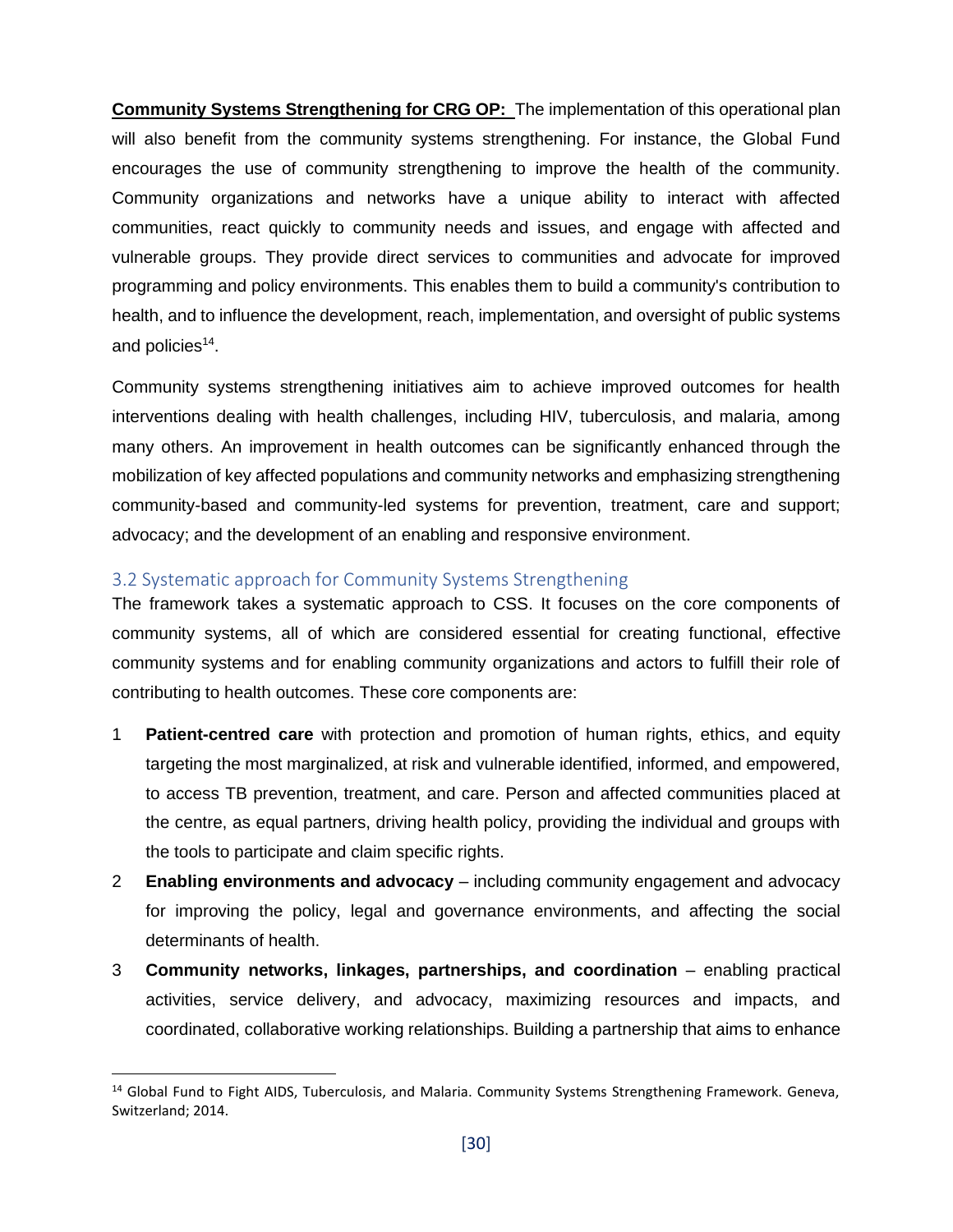mutual trust and complementarity among stakeholders is critical for TB and Leprosy control. Strong coalition with private sector, religious and civil society organizations, people with TB and Leprosy, and communities at large will guarantee an inclusive and efficient programme.

- 4 **Community systems strengthening in service delivery** accessible to all who need them, evidence-informed, and based on community assessment of resources and needs. In line with the principles of Universal Health Coverage, people in need of TB preventive, curative, and rehabilitative services should not be limited by financial hardship
- 5 **Use of latest evidence and data-driven decision making**, adopting best practices recommended by global, regional, and national strategies made from research and routine data generated in TB and leprosy clinical and prevention efforts. Collaborative efforts to implement an effective Monitoring and evaluation CRG plan – including M&E systems, community-based and led monitoring system, situation assessment, evidence-building and research, learning, planning, and knowledge management.
- 6 **Addressing socio-economic determinants of TB**, including reducing catastrophic costs of TB services to the patient and removing human rights and gender barriers to TB services.
- 7 **Integrated and multisectoral response to TB supported making human rights** an integral dimension in the design, implementation, monitoring, and evaluation of TB related policies and programmes. Efforts should be made to strengthen coordination and partnership with other health and non-health sectors for efficiency and sustainability. A robust, coordinated effort involving all sectors and ensuring coordination and alignment of resources and plans is of paramount importance.
- 8 **Instituting an accountability framework for governments**, the international community, and civil society to monitor the progress of all stakeholders in realizing the right to health for all TB affected communities.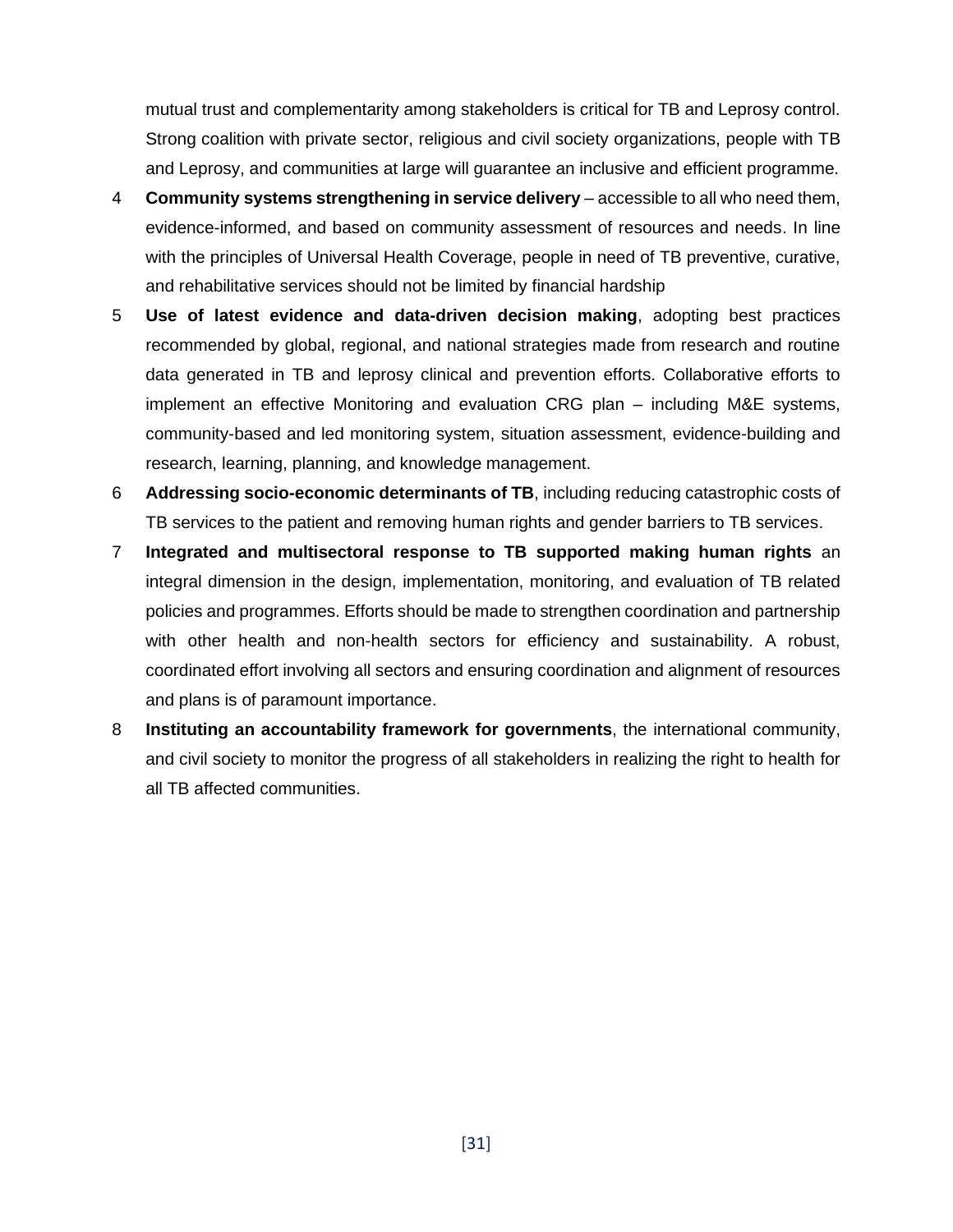## <span id="page-31-0"></span>4. CRG OP Implementation Framework in Tanzania

#### <span id="page-31-1"></span>4.1 Strategic Engagement and Partnerships

Implementation of the CRG OP requires strategic engagement and partnerships among implementers, stakeholders, policymakers, and law reforms agencies for effective response in Tanzania. Strategic partnerships of several organizations, agencies, and programs will be crucial in seeing the operational plan is implemented and monitored.

The proposed partnership will ensure that implementation of the CRG OP is aligned with similar initiatives within the Ministries, Departments and Agencies of the Government of the United Republic of Tanzania (URT), development partners, implementing partners and other CSOs in Tanzania. Based on collaborative principles and inspired by the human rights-based approach to development, the framework will describe participatory equity, accountability, and transparency, and the creation of partnerships and networks amongst different stakeholders for improved community dialogue and decision-making in all stages of planning, implementation, and monitoring of the plan.

This CRG OP with also help partners to harmonize engagement and create awareness, build ownership, and promote accountability. The implementation framework will support partners to the partners in creating sustainability and mitigating risks in engagement and communication.

The CRG OP implementation framework holds that sustained strategic engagement combined with successful examples of delivery would lead to improved delivery of TB services to those vulnerable and in hard to reach areas. As part of the implementation framework, the CRG implementers working under the coordination of the TTCN and leadership of NTLP will conduct the following activities during the implementers meeting:

- a. Stakeholders mapping: map all stakeholders who were identified during the CRG tools assessment and in consultation with other stakeholders.
- b. Consensus on activity implementation: build a consensus on taking activities into their annual plans and other planning avenues such as in NTLP national strategic plan, Global Fund concept notes, USAID Country Operational Plans.
- c. Accountability framework: Regularly update the implementation arrangement and accountability framework based on available funding and opportunities.
- d. Technical Support: provide technical advice to NTLP and other agencies, including legal organs, in the implementation of the operational plan.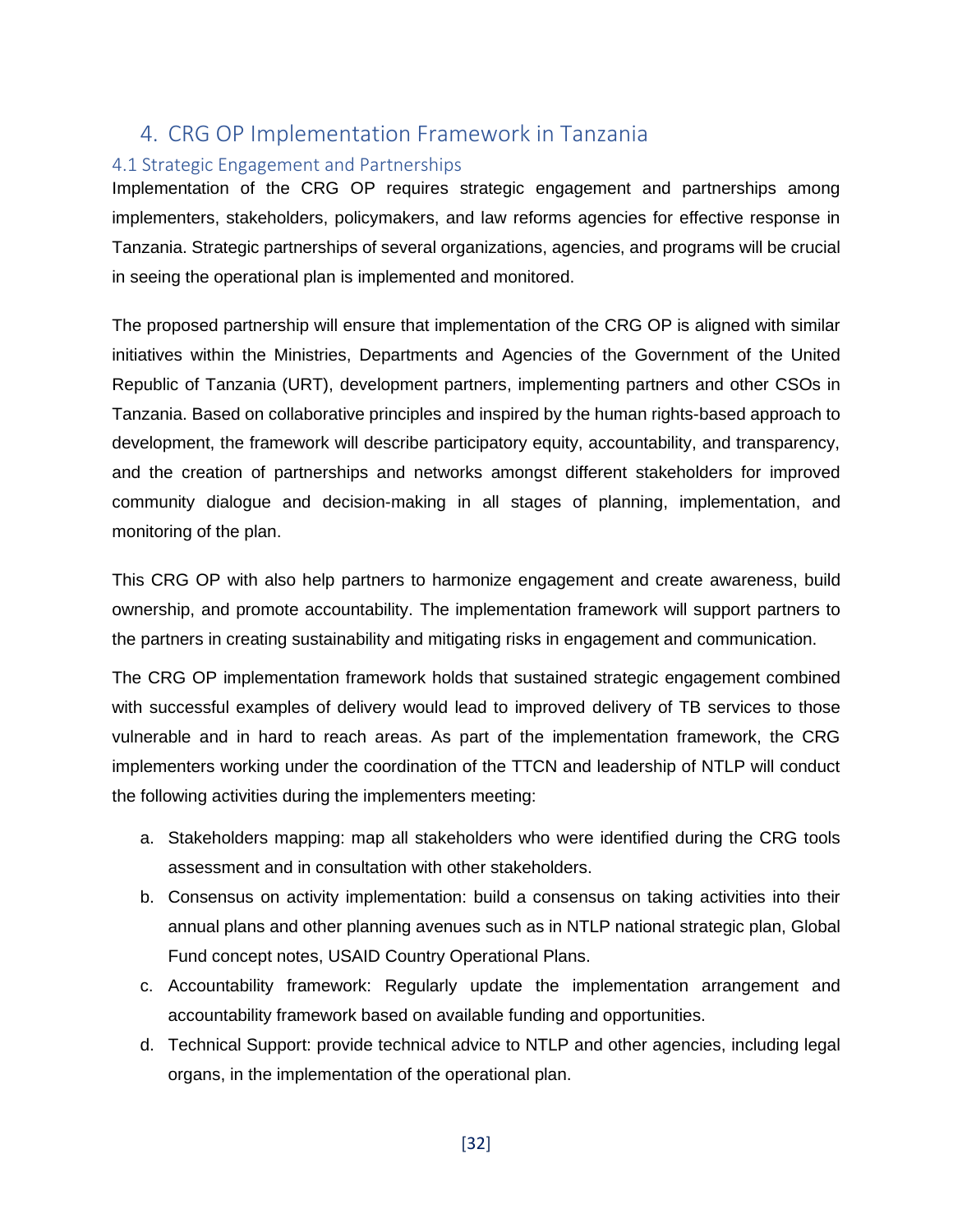#### <span id="page-32-0"></span>4.2 Accountability Framework

WHO defines accountability as the obligation of every member of the Organization to be answerable for his/her actions and decisions, and to accept responsibility for them. Accountability includes achieving objectives and results in response to mandates and according to the General Programme of Work and Programme Budget, fair and accurate reporting on programme performance, stewardship of funds, and all aspects of performance following regulations, rules, and standards, to its stakeholders in a timely and transparent manner<sup>15</sup>. A generic accountability framework, represented as a cycle of components, is shown in Figure 1.



Figure 1. A proposed accountability framework for the CRG tools implementation in Tanzania.



To establish national accountability mechanisms for strengthening the national TB response. The proposed accountability mechanism (Annex 2) will be reviewed regularly during the CRG partners meeting. The vital accountability features are as follows:

<sup>15</sup> WHO. WHO Accountability Framework. Geneva, Switzerland: World Health Organization; 2015.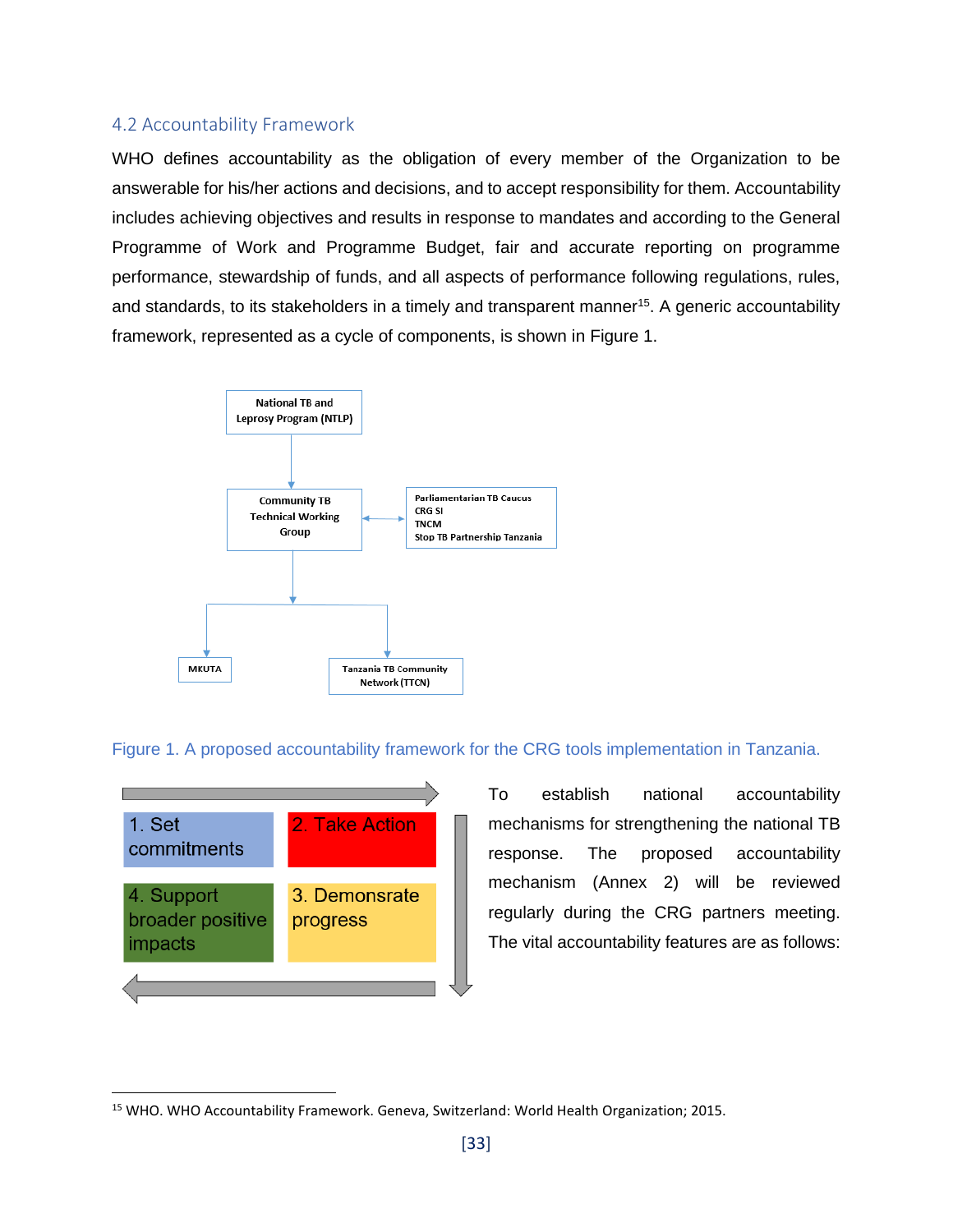- i. **Set commitment**: these are set based on the international and national targets based on the CRG tools findings done in Tanzania.
- ii. **Take action by assign responsibilities** to various stakeholders in the implementation of the CRG tools. NTLP is the primarily responsible organization in collaboration with civil societies, community groups, development, and implementing partners.



- iii. **Demonstrate progress by conducting Monitoring and evaluation**: a proposed M&E to follow the action plan. The M&E framework will also contain tools to use. Continuous updates on implementation to be shared during the quarterly TWG convened by the NTLP on community TB.
- <span id="page-33-0"></span>iv. **Support broader positive impacts:** role out best practices and achievements to the other settings. The results should be rolled out in a strategic fashion that needs to be monitored closely.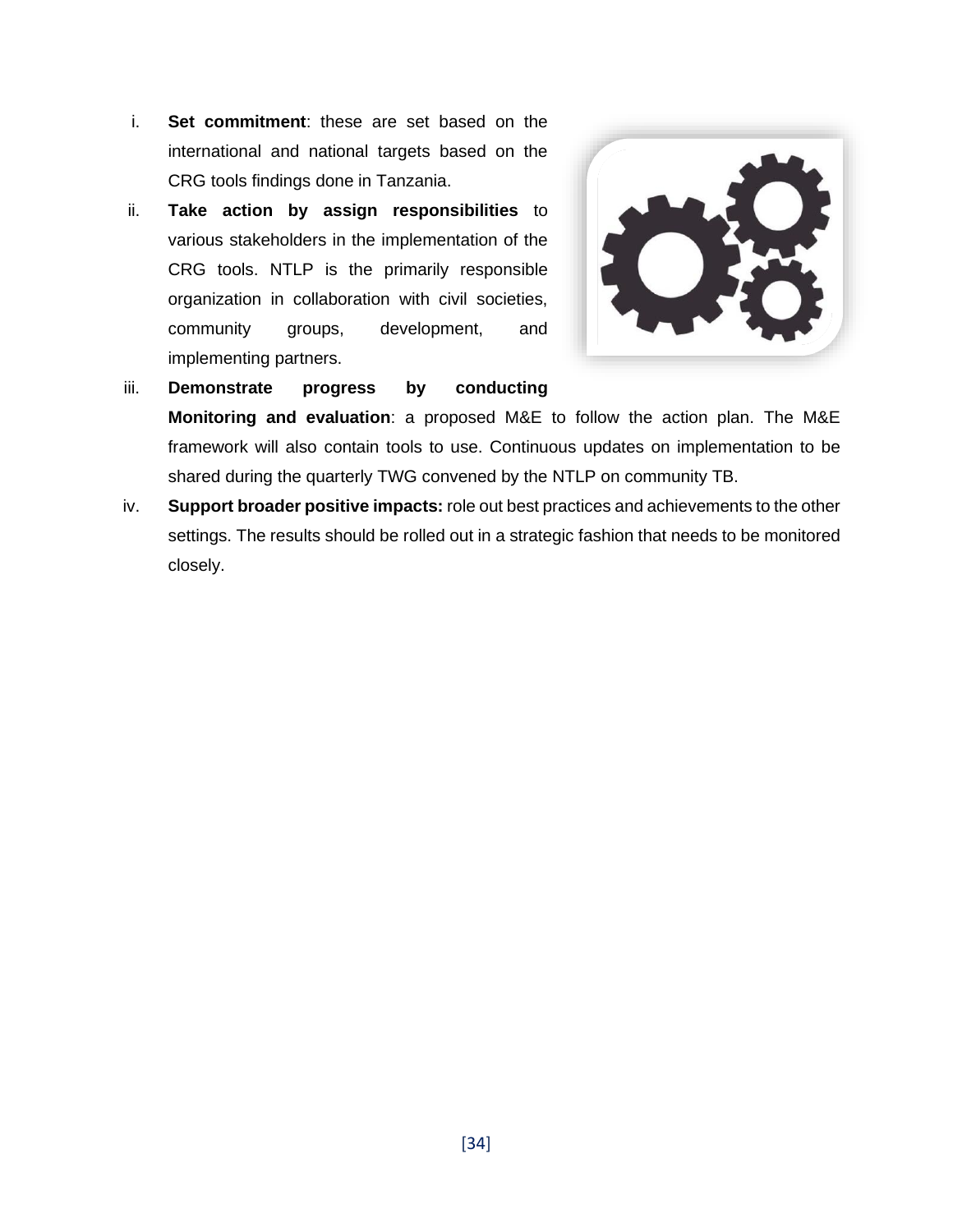## 5. Financing the CRG Operational Plan

#### <span id="page-34-0"></span>5.1 Financing the National CRG OP

CRG response interventions should be prioritized by the TB programmes, councils, implementing partners, Civil Society Organizations, and development sectors. The MOHCDGEC through the NTLP will continue to mobilize resources centrally, through applying for grants and fundraising. The Council Team should ensure the availability of adequate resources to implement TB and Leprosy interventions in their councils. This includes prioritizing the minimum package of interventions with the council and implementing partners' budgets. Furthermore, CHMT should work closely with other development sectors in the council to ensure that efforts to address poverty, socio, and economic issues also factor in best practices for the prevention and control of TB.

#### <span id="page-34-1"></span>5.2 Costing Approach

Costing of the CRG OP 2020-2023 is based on existing knowledge and experience in implementing TB interventions in Tanzania. The exercise involved programme staff from all key programmes who first reviewed the on-going programmes against the expected outputs and estimated needed quantities and costs with a focus on the need to remove human rights and gender barriers to TB services. A standardized unit cost template was used to ensure that all items are costed uniformly throughout the templates. This team used unit costs assumptions that are used by the country during the Global Fund application. The templates were consolidated and presented in summary form and a detailed budget.

#### *Estimated annual and three-year costs*

In this exercise, the team attempted to cost national level interventions and targeted demonstration projects. The demonstration projects will inform larger-scale implementation. CRG implementers will advocate for broader scale up once there is a proof of concept and recommendations on practical implementation models, particularly in reaching vulnerable groups.

The estimated cost for implementing CRG OP in Tanzania for the 3 years is about US\$ 1.53m.

The cost of each year is summarized in each objective, as shown in Annex 1.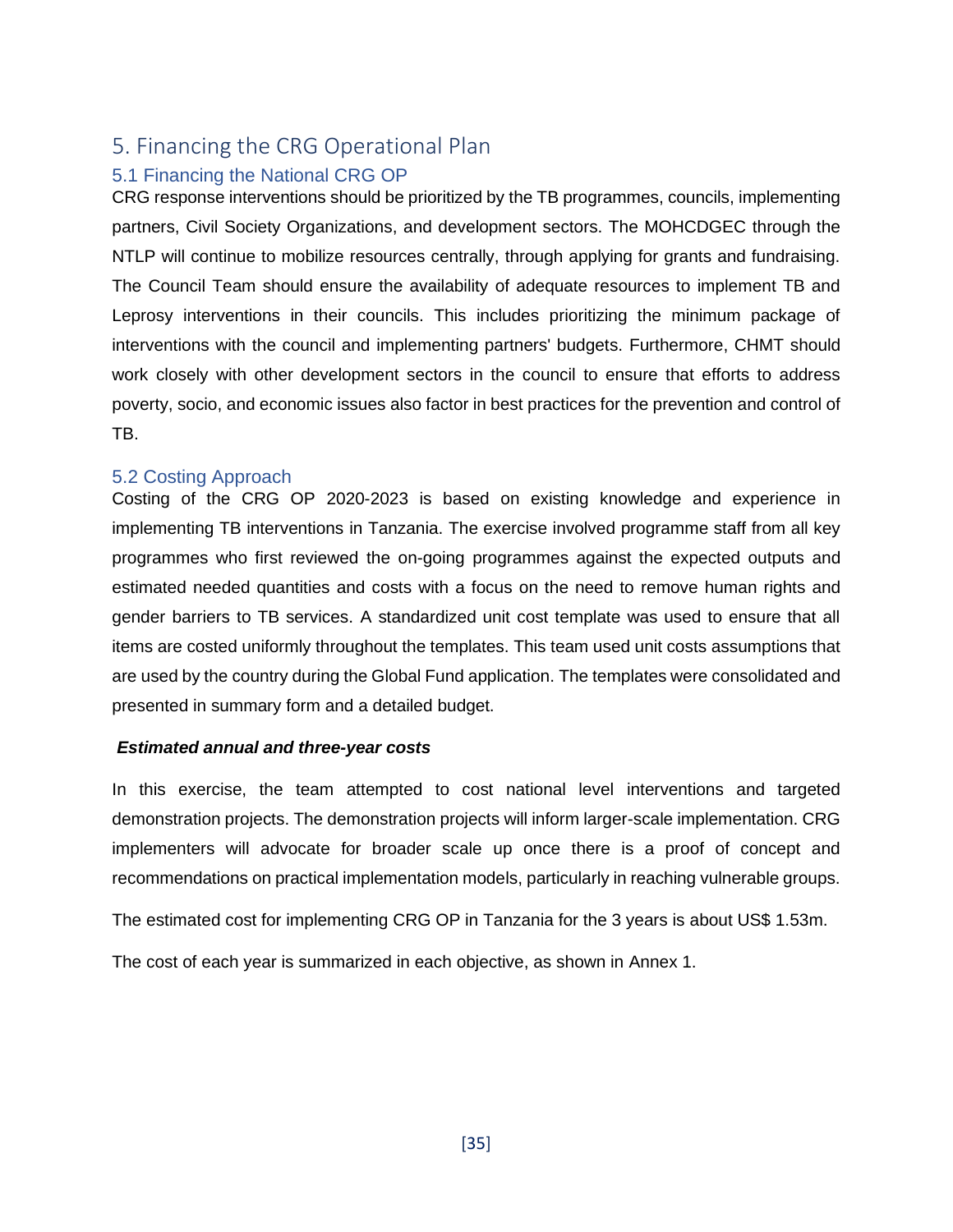<span id="page-35-0"></span>

| COMMUNITY, RIGHTS, AND GENDER (CRG) OPERATIONAL PLAN FOR TB RESPONSE IN TANZANIA 2020-2022                     |                                                                                                                                                      |                 |                  |                    |                |  |  |
|----------------------------------------------------------------------------------------------------------------|------------------------------------------------------------------------------------------------------------------------------------------------------|-----------------|------------------|--------------------|----------------|--|--|
|                                                                                                                |                                                                                                                                                      |                 |                  |                    |                |  |  |
| <b>INTERVENTION AREA</b>                                                                                       |                                                                                                                                                      |                 |                  |                    |                |  |  |
| Intervention Area 1. Addressing Stigma, Discrimination and Gender Inequality                                   | Y1 (US\$)                                                                                                                                            | <b>Y2(US\$)</b> | <b>Y3 (US\$)</b> | <b>IMPLEMENTER</b> |                |  |  |
| Objective: Reduce gender barriers to<br>TB services and address TB stigma<br>and discrimination in communities | Activity 1.1. Conduct baseline assessment on the<br>magnitude of TB related stigma and GBV in Tanzania                                               | 120,613.04      |                  | 87.308.70          | <b>NIMR</b>    |  |  |
| and health care settings                                                                                       | Activity 1.2. Disseminate findings of the TB related stigma<br>and GBV in Tanzania                                                                   | 16,884.35       |                  |                    | <b>NIMR</b>    |  |  |
|                                                                                                                | Activity 1.3. Review and implement ACSM strategy to<br>include gender, stigma, discrimination and human rights<br>issues related to TB               | 21,786.96       |                  |                    | <b>NTLP</b>    |  |  |
|                                                                                                                | Activity 1.4. Community-led outreach campaigns to<br>address harmful gender norms and stereotypes                                                    | 22,316.50       | 22,177.37        | 22,177.37          | <b>TTCN</b>    |  |  |
|                                                                                                                | Activity 1.5. Develop mass media materials on removing<br>human right and gender barriers to TB services in Tanzania                                 | 21,786.96       |                  |                    | <b>NTLP</b>    |  |  |
|                                                                                                                | Activity 1.6. Implement mass media campaigns on<br>removing human right and gender barriers to TB services                                           | 41,304.35       | 30,434.78        | 41,304.35          | <b>TTCN</b>    |  |  |
| Sub-total                                                                                                      |                                                                                                                                                      | 244,692.15      | 52,612.15        | 150,790.41         |                |  |  |
| <b>Intervention Area 2. Reform of Laws and Policies</b>                                                        |                                                                                                                                                      |                 |                  |                    |                |  |  |
| Objective: Advocate for reforms of<br>policies and laws that affects access                                    | Activity 2.1. Conduct audit assessment to update the LEA<br>recommendations for TB in Tanzania                                                       | 9,893.48        |                  |                    | EANNASO        |  |  |
| to TB services among people who are<br>at risk, vulnerable or affected by TB                                   | Activity 2.2. Conduct mapping of CSOs and use the results<br>to develop a community engagement strategy to be<br>operationalized by the SOPs for KVP | 7,719.57        |                  |                    | EANNASO        |  |  |
|                                                                                                                | Activity 2.3. Develop policy brief on CRG situation in<br>Tanzania                                                                                   | 18,676.09       |                  |                    | <b>EANNASO</b> |  |  |
|                                                                                                                | Activity 2.4. Conduct consultative dialogues to brief TB<br>Caucus members and Law Reform commission on the LEA<br>recommendation                    | 28,166.96       | 28,166.96        | 28,166.96          | <b>TTCN</b>    |  |  |

## Annex 1: Result Matrix (Objective, Activity, Cost, Lead Implementer)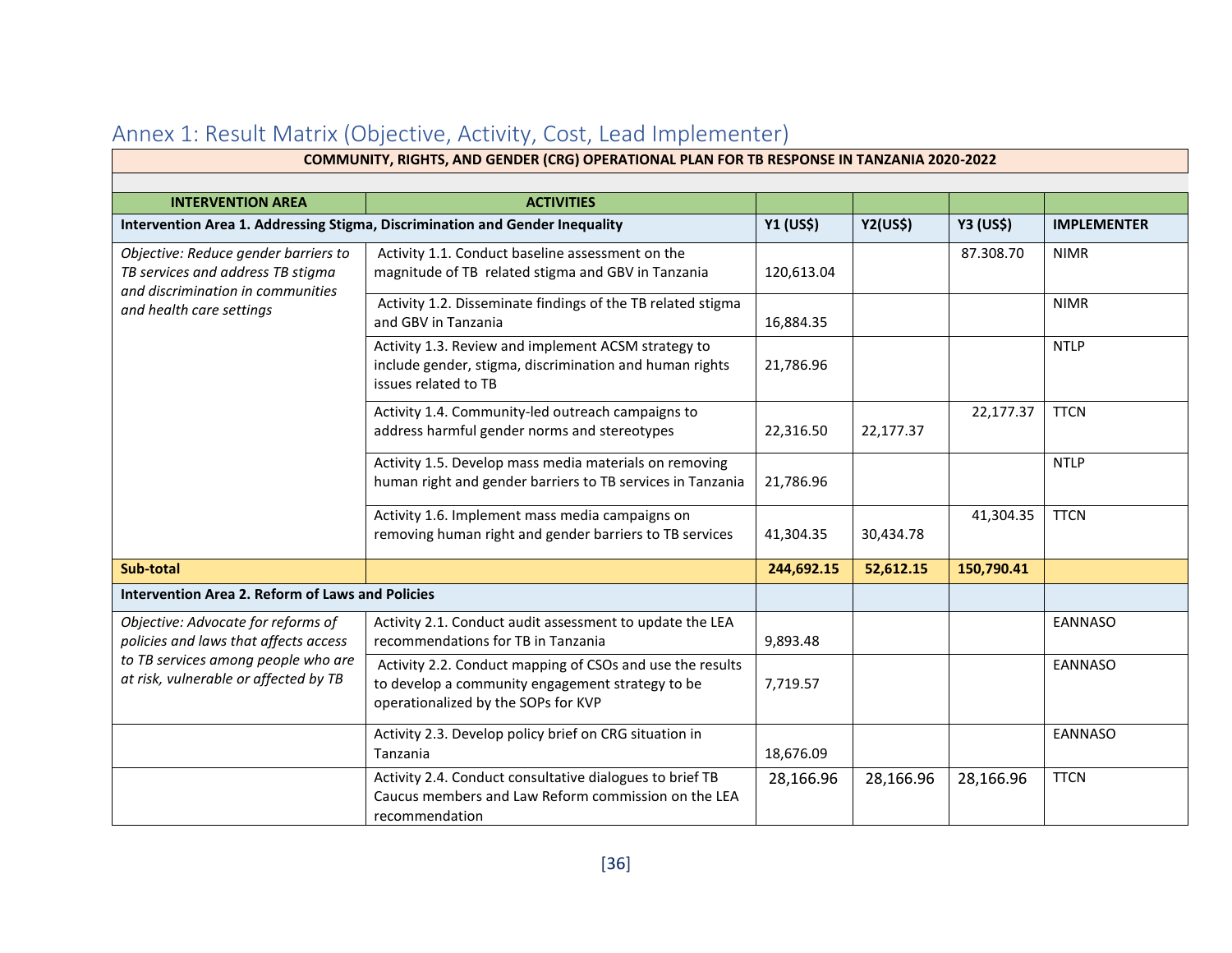|                                                                                         | Activity 2.5. Capacity building meetings, rights of a TB<br>patient and role of human right organs                                                                                                                                                   | 24,323.91  |           |           | <b>TTCN</b>  |
|-----------------------------------------------------------------------------------------|------------------------------------------------------------------------------------------------------------------------------------------------------------------------------------------------------------------------------------------------------|------------|-----------|-----------|--------------|
|                                                                                         | Activity 2.6. Support inclusion of TB in human right organs<br>operational guidelines                                                                                                                                                                | 25,243.48  |           |           | <b>HDT</b>   |
|                                                                                         | Activity 2.7. Engage with community and religious leaders<br>for dispute resolution based on human rights and gender<br>equity and to create enabling environment for paralegal                                                                      | 30,404.35  | 30,404.35 | 30,404.35 | <b>HDT</b>   |
|                                                                                         | Activity 2.8. Assess the role of paralegal legal aid activities<br>in DSM under MKUTA                                                                                                                                                                | 14,101.74  |           |           | <b>MKUTA</b> |
|                                                                                         | Activity 2.9. Support MKUTA paralegal services for PWID<br>to include TB human rights issues.                                                                                                                                                        | 16,747.83  | 16,747.83 | 16,747.83 | <b>MKUTA</b> |
| Sub-total                                                                               |                                                                                                                                                                                                                                                      | 175,277.39 | 75,319.13 | 75,319.13 |              |
| <b>Intervention Area 3. Multisectoral Collaboration</b>                                 |                                                                                                                                                                                                                                                      |            |           |           |              |
| Objective: Promote multisectoral<br>collaboration and accountability for<br>TB response | Activity 3.1. Conduct a country dialogue to identify<br>opportunities to increase social protection among<br>vulnerable and affected TB communities, initiate a<br>Multisectoral Accountability Framework (MAF) and<br>facilitate its implementation | 12,746.09  |           |           | <b>HDT</b>   |
|                                                                                         | Activity 3.2. Sensitize media, CSOs, influential people to<br>promote CRG responsive programming at national and<br>sub-national levels                                                                                                              | 9,084.35   |           |           | <b>TTCN</b>  |
|                                                                                         | Activity 3.3. Conduct policy-makers dialogues to advocate<br>for increased collaboration between TB and HIV national<br>response using existing governing structures<br>(CMAC/VMAC) and local funding mechanisms (ATF)                               | 12,746.09  |           |           | <b>TTCN</b>  |
|                                                                                         | Activity 3.4. Unpack the Patient Cost Survey (PCS 2019)<br>Results                                                                                                                                                                                   | 16,407.83  |           |           | <b>NTLP</b>  |
| Sub-total                                                                               |                                                                                                                                                                                                                                                      | 50,984.35  |           |           |              |
| <b>Intervention Area 4. Community Mobilization</b>                                      |                                                                                                                                                                                                                                                      |            |           |           |              |
| Objective: Mobilize and empower<br>communities to engage and influence                  | Activity 4.1. Orientation workers using SOP (developed<br>and updated in Objective 5) and targeting Peer leaders                                                                                                                                     | 39,942.61  |           |           | PORALG       |
| in TB response                                                                          | Activity 4.2. Develop Communication materials on human<br>right and legal literacy                                                                                                                                                                   | 20,504.35  |           |           | <b>NTLP</b>  |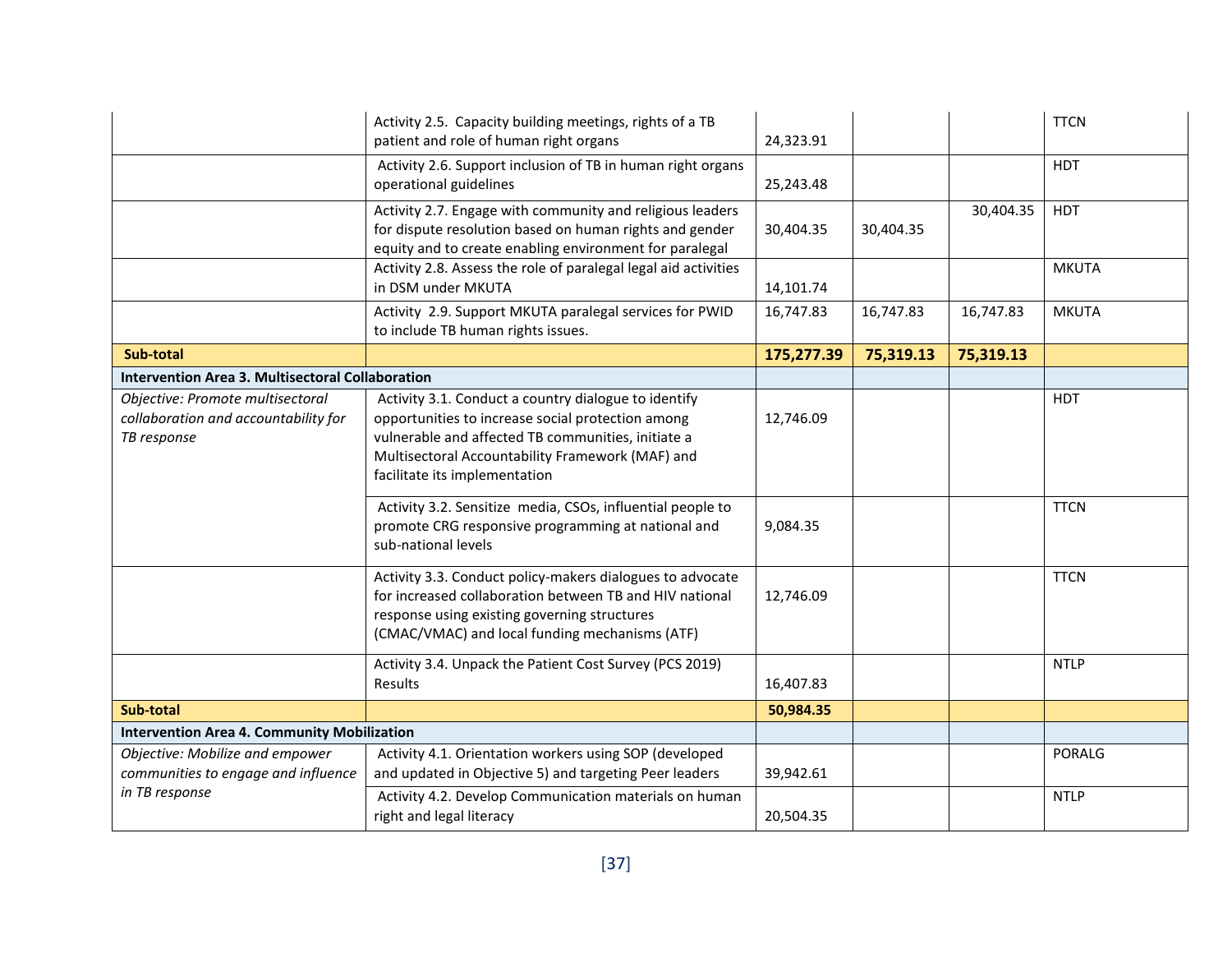| <b>Monitoring and Evaluation</b>                                                                                                        |                                                                                                                                                                    |            |            |           |              |
|-----------------------------------------------------------------------------------------------------------------------------------------|--------------------------------------------------------------------------------------------------------------------------------------------------------------------|------------|------------|-----------|--------------|
| Sub-total                                                                                                                               |                                                                                                                                                                    | 89,776.96  | 62,600.00  | 37,456.52 |              |
|                                                                                                                                         | Activity 5.6. Update in-service training for HCWs to<br>incorporate human rights, medical ethics, and legal literacy<br>module in the context of TB                | 16,978.26  | 16,978.26  | 16,978.26 | <b>NTLP</b>  |
|                                                                                                                                         | Activity 5.5. Sensitize LGAs and implementing partners to<br>SOP and toolkits innovative KVP (interventions in hard to<br>reach areas including mining population) | 25,143.48  | 25,143.48  |           | PORALG       |
|                                                                                                                                         | Activity 5.4. Scale up the implementation of SOPs for TB<br>programming among hard to reach key and vulnerable<br>populations in Tanzania                          |            | 20,478.26  | 20,478.26 | PORALG       |
|                                                                                                                                         | Activity 5.3. Finalize and pilot the SOP for TB programming<br>among hard to reach key and vulnerable populations in<br>Tanzania                                   | 15,996.52  |            |           | <b>NTLP</b>  |
| populations                                                                                                                             | Activity 5.2. Assess barriers and facilitators of<br>implementing collaborative TB activities at RCH, Diabetes,<br>OPD and in-patient departments                  | 9,871.74   |            |           | <b>NTLP</b>  |
| Objective: Scale-up innovative<br>interventions to increase access to TB<br>prevention, care, and treatment<br>among key and vulnerable | Activity 5.1. Develop/adopt SOP for TB programming<br>among hard to reach key and vulnerable populations in<br>Tanzania (slum dwellers, miners, PWUD, Fisherfolks) | 21,786.96  |            |           | <b>NTLP</b>  |
| Intervention Area 5. Targeting Key and Vulnerable Populations                                                                           |                                                                                                                                                                    |            |            |           |              |
| Sub-total                                                                                                                               |                                                                                                                                                                    | 162,670.00 | 102,223.04 | 84,327.39 |              |
|                                                                                                                                         | Activity 4.6. Support TNCN Secretariat to coordinate CRG<br>interventions                                                                                          | 62,400.00  | 62,400.00  | 62,400.00 | <b>TTCN</b>  |
|                                                                                                                                         | Activity 4.5. Facilitate meeting to strengthen existing<br>community-based monitoring framework for CRG related<br>TB interventions                                | 17,895.65  | 17,895.65  |           | <b>TTCN</b>  |
|                                                                                                                                         | Activity 4.4. Support TTCN and community representatives<br>to participate in country's strategic and resource<br>mobilization meetings                            | 8,570.87   | 8,570.87   | 8,570.87  | <b>TTCN</b>  |
|                                                                                                                                         | literacy in the context of TB                                                                                                                                      | 13,356.52  | 13,356.52  |           |              |
|                                                                                                                                         | Activity 4.3. Peer outreach on human right and legal                                                                                                               |            |            | 13,356.52 | <b>MKUTA</b> |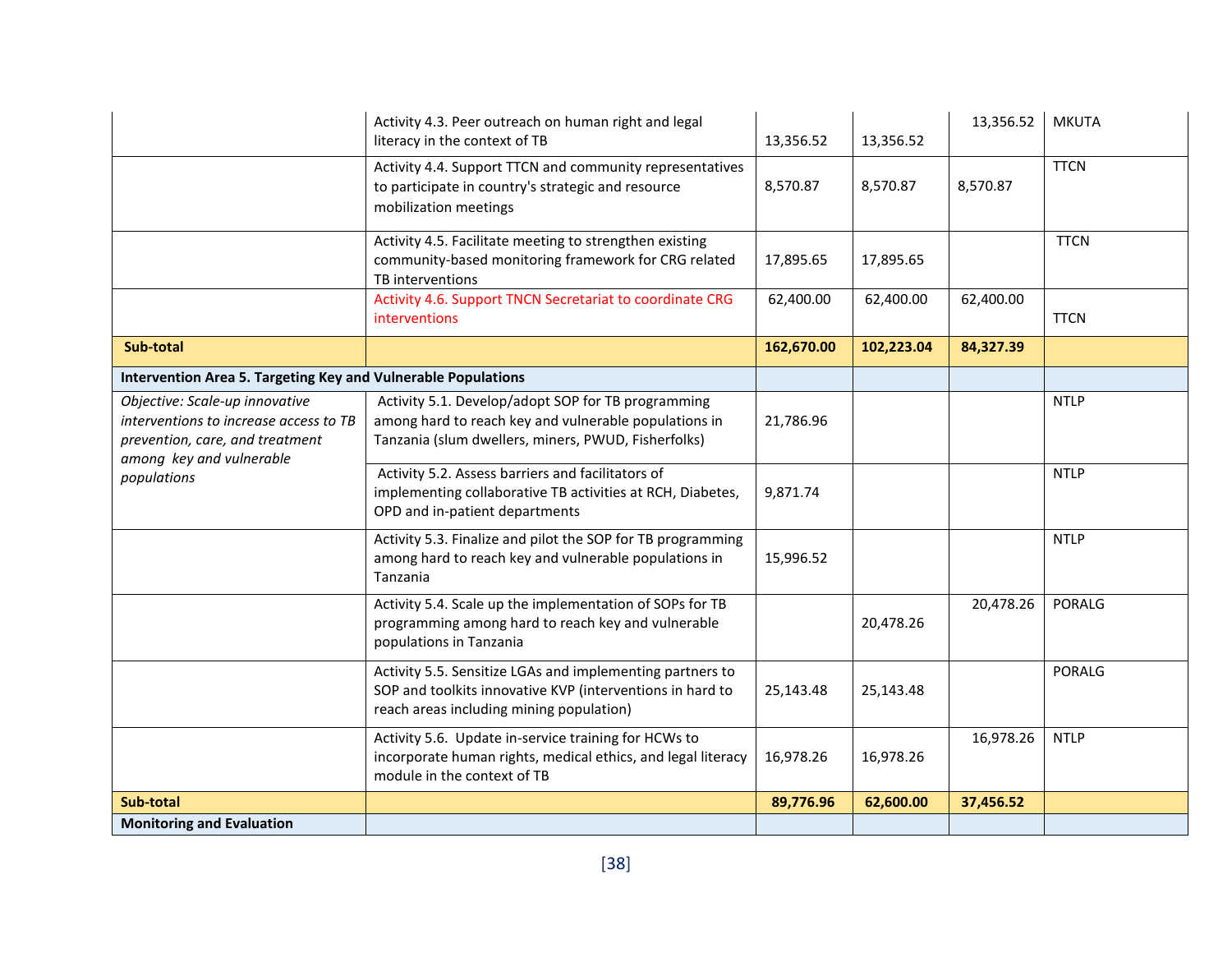| Objective: Develop an effective CRG<br>monitoring and evaluation system to | Activity 6.1. Estimate the size of TB among KVP (PWUD,<br>fisher forks, Artisanal miner)                                   | 65,808.70  |            |            | <b>NIMR</b>    |
|----------------------------------------------------------------------------|----------------------------------------------------------------------------------------------------------------------------|------------|------------|------------|----------------|
| inform country progress, share<br>lessons and improve programming          | Activity 6.2. Update TB surveillance systems to record and<br>report other KVPs, e.g., DM, PUD, Fisherfolk.                | 10,308.70  |            |            | <b>NTLP</b>    |
|                                                                            | Activity 6.3. Conduct Mid-term review on the<br>implementation of CRG OP in Tanzania                                       | 30,482.61  |            |            | <b>EANNASO</b> |
|                                                                            | Activity 6.4. Conduct community-led supportive<br>supervision in the first year and second and third year.                 | 27,826.09  | 27,826.09  | 27,826.09  | <b>TTCN</b>    |
|                                                                            | Activity 6.5. Conduct TB CRG implementers review<br>meetings                                                               | 21,786.96  | 21,786.96  | 21,786.96  | EANNASO        |
|                                                                            | Activity 6.6. Support development and implementation of<br>the national platform to share lessons on CRG<br>implementation | 6,304.35   | 5,217.39   | 5,217.39   | <b>TTCN</b>    |
| Sub-total                                                                  |                                                                                                                            | 162,517.39 | 54,830.43  | 54,830.43  |                |
| <b>TOTAL</b>                                                               |                                                                                                                            | 885,918.24 | 347,584.76 | 402,723.89 |                |
| <b>TOTAL CUMULATIVE</b>                                                    |                                                                                                                            |            |            |            | 1,636,226.89   |